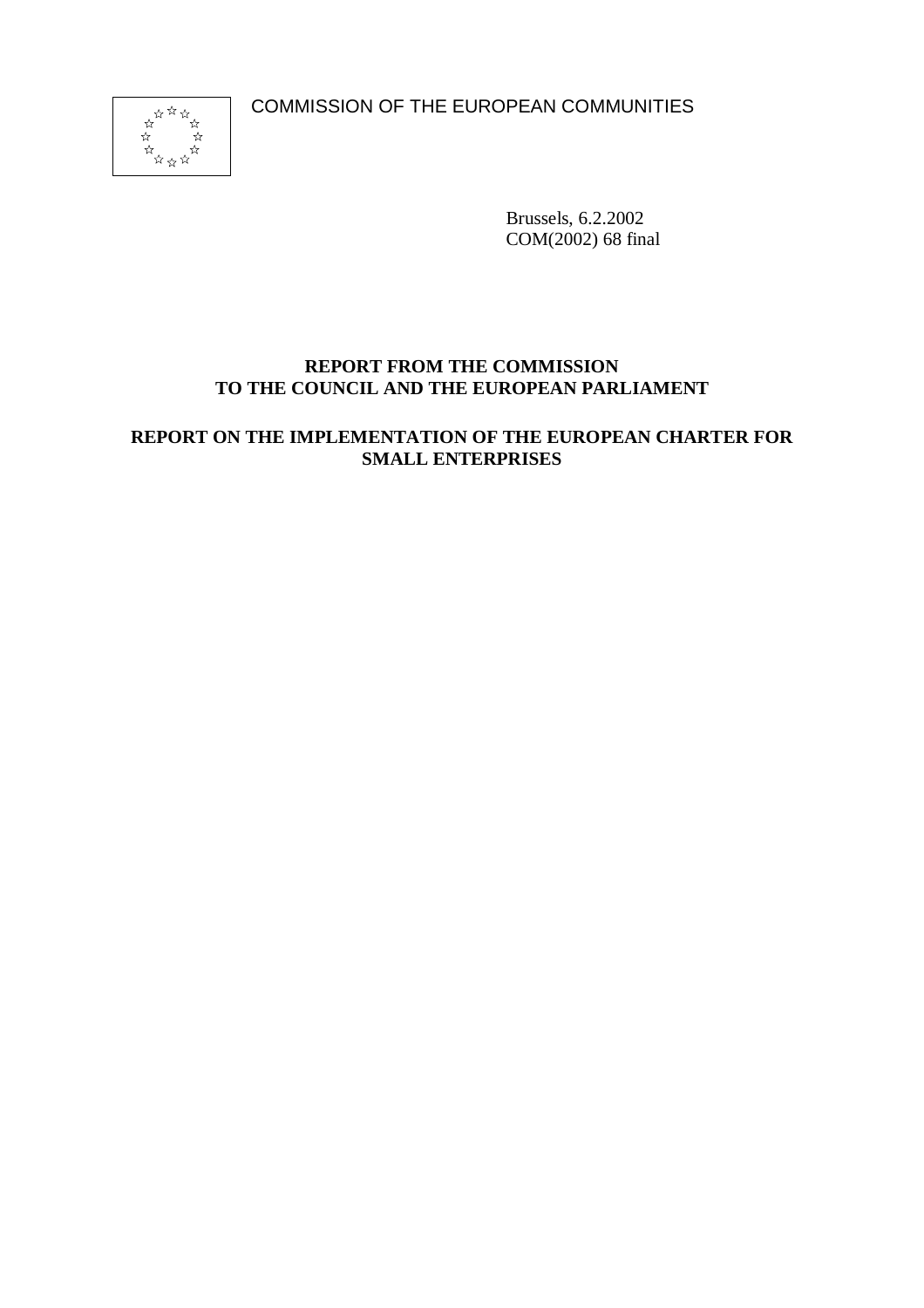#### **REPORT FROM THE COMMISSION TO THE COUNCIL AND THE EUROPEAN PARLIAMENT**

# **REPORT ON THE IMPLEMENTATION OF THE EUROPEAN CHARTER FOR SMALL ENTERPRISES**

# **Table of contents**

|      | Annual Implementation Report on the European Charter for Small Enterprises 7       |  |
|------|------------------------------------------------------------------------------------|--|
| 1.   |                                                                                    |  |
| 1.1  |                                                                                    |  |
| 1.2  |                                                                                    |  |
| 1.3  |                                                                                    |  |
| 1.4  |                                                                                    |  |
| 2.   |                                                                                    |  |
| 2.1  |                                                                                    |  |
| 2.2  |                                                                                    |  |
| 2.3  |                                                                                    |  |
| 2.4  |                                                                                    |  |
| 2.5  |                                                                                    |  |
| 2.6  |                                                                                    |  |
| 2.7  |                                                                                    |  |
| 2.8  |                                                                                    |  |
| 2.9  | Successful e-business models and top-class small business support  17              |  |
| 2.10 | Develop stronger, more effective representation of small enterprises' interests at |  |
| 3.   |                                                                                    |  |
| 3.1  |                                                                                    |  |
| 3.2  |                                                                                    |  |
| 3.3  |                                                                                    |  |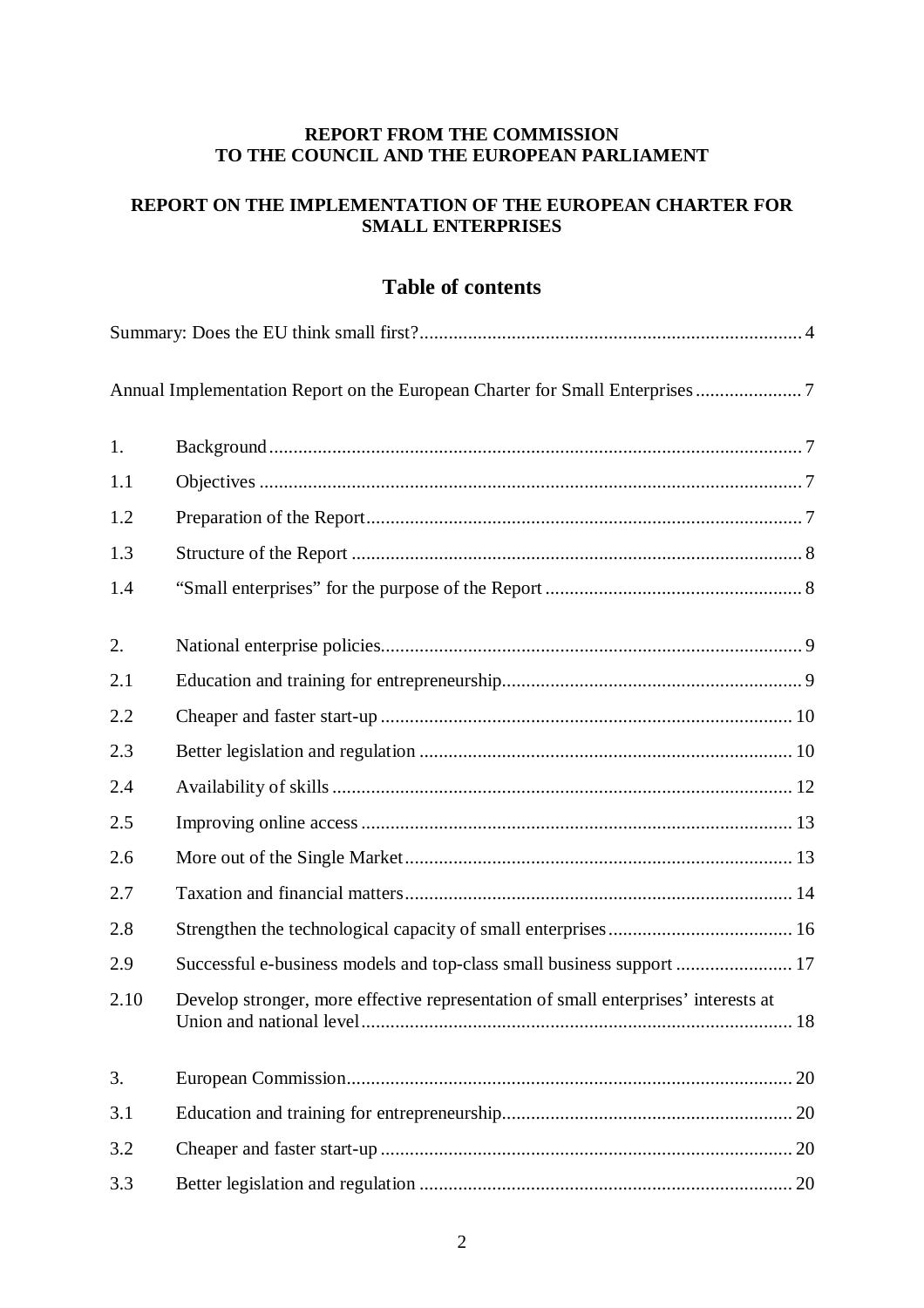| 3.4              |                                                                                    |  |
|------------------|------------------------------------------------------------------------------------|--|
| 3.5              |                                                                                    |  |
| 3.6              |                                                                                    |  |
| 3.7              |                                                                                    |  |
| 3.8              |                                                                                    |  |
| 3.9              | Successful e-business models and top-class small business support  29              |  |
| 3.10             | Develop stronger, more effective representation of small enterprises' interests at |  |
| $\overline{4}$ . |                                                                                    |  |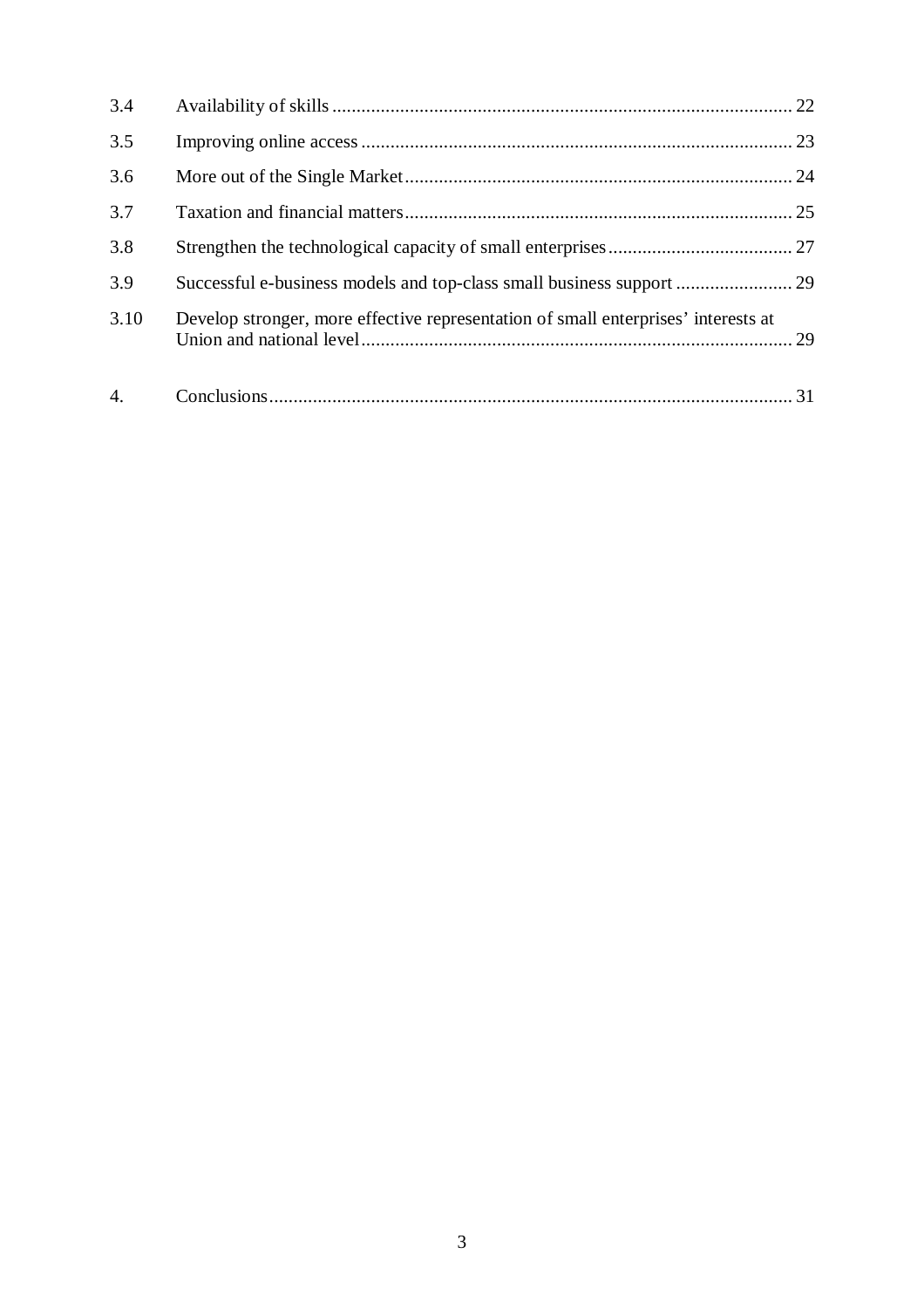# **Summary: Does the EU think small first?**

Small businesses – those employing fifty or less people – play a central role in all the economic activity of the European Union. They are a key source of jobs, a breeding ground for business ideas and a main driver for innovation, employment, social and local integration.

There are no less than 20 million such businesses in the EU, providing employment to 65 million people. They account for 99 % of all businesses and provide 53 % of jobs  $^1$ . The proportion of jobs to be found in small business is significantly greater in the EU than in either the US or in Japan, both of which find a much higher share of jobs in large companies.

At Feira, the European Council endorsed a Charter for Small Enterprises, a statement both of the reasons why it gave central importance to small business and of its commitment to act in their support. The Charter has become a pillar of the European Commission's enterprise policy and a cornerstone of the policy of the Member States. *Think small first* sums up the essence of the EU's enterprise policy, and the Charter is in the mainstream of that approach.

But are the governing authorities of the EU really living up to their commitment? That is the object of the second report on the implementation of the Feira Charter.

One of the problems with thinking small is that it is not always easy to obtain information about the needs and problems of small businesses. There is much more data available on SME problems in general or the problems of large business. Small business entrepreneurs may have better things to do than to sit on advisory committees. Being obliged to answer questionnaires may give valuable information to government and researchers, but paperwork that is outside the mainstream of business is one aspect of the problem of the small business entrepreneur.

For that reason, it is sometimes necessary to have recourse to data collected on SME problems and to rely on common sense and advice from business organisations and consultative bodies to decide whether it is also applicable to small businesses.

Small businesses may be very small indeed. In Europe, 1.2 million of them provide jobs to between eleven and fifty people, with an average of twenty; no less than 19 million of them have ten or less jobs, with an average of two occupied people per business.

*Think small first* is, then, an approach that is both well-motivated and difficult to implement. Well-motivated, because it is economically necessary and because if governments do not do it, the voice of the majority of businesses may simply be lost. Difficult, because there is a dearth of hard information. But if governments do not *think small first,* they may never think small at all.

Much of the policy environment of small business is determined under the competence of the Member States. The Commission has an important, if secondary, role to play in helping Member States improve their performance, through making use of its Treaty powers and through the open method of co-ordination. Further, through the intervention of the structural funds, the EIB and other financial instruments managed by the European Investment Fund<sup>2</sup>,

<sup>&</sup>lt;sup>1</sup> Source: Observatory of European SMEs (forthcoming report).<br><sup>2</sup> These include, for example, the instruments supported under the multiannual programme for enterprise and entrepreneurship.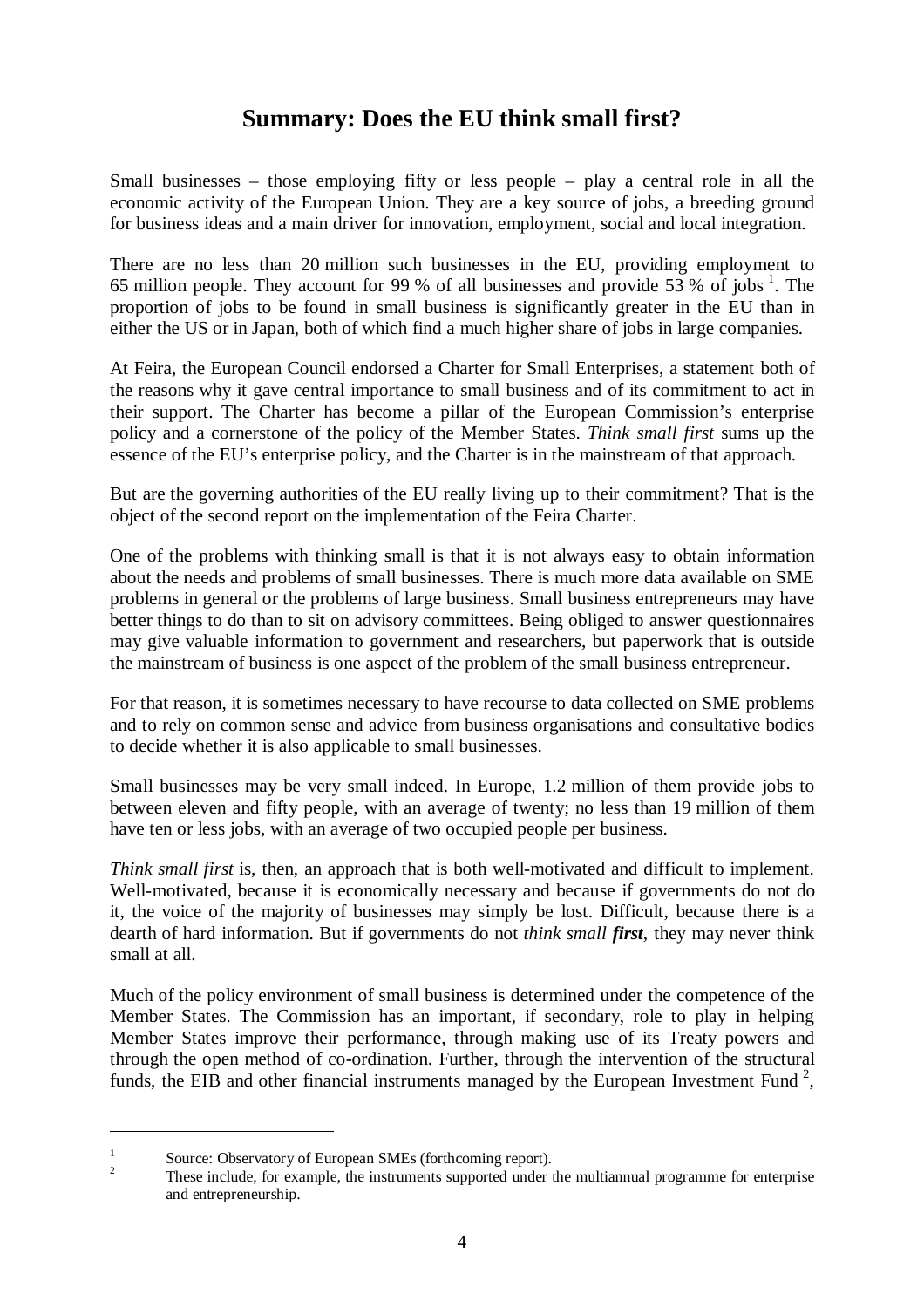the Community dimension can bring direct support. Finally, in the exercise of Community competence, the Commission can usefully influence the environment of small business in fields such as the regulatory environment and access to the market.

Among the various Community policies recording synergies from work carried out within the framework of the Charter, the cohesion policy is of high importance. The underlying reason for this is that SMEs, and notably small enterprises, are particularly important in regions that are lagging behind in terms of development. Therefore, progress made according to the provisions of the Charter is of utmost importance for the added value that the Community is able to achieve based on synergies with cohesion policy.

The Charter did not come into a static situation. Action was already under way in the Member States and at Community level on many of the issues it addresses. What the Charter did was to focus attention on the specific issue of small business and to give it the profile that is its due. Progress made since the Charter was adopted is not necessarily due to the Charter. That does not matter. What matters is whether progress is being made.

Further, thinking small first is a continuous process. Thinking small first, once begun, needs to be established as a habit. Only thus can the EU win the greatest benefits from the rich potential of its small businesses.

Economic and Monetary Union also provides a boost to small enterprises by setting up a stable macro-economic environment and contributing to the full completion of the Internal Market, giving companies the opportunity to engage in cross-border trade on a much safer and transparent basis than before. This is particularly true for small businesses.

The Annual Implementation Report on the European Charter for Small Enterprises, which is based on a survey of work being carried out in the Member States and in the Commission in support of small business, shows that real progress has been made and that more is in the pipeline. It also shows that success in one or another Member State has often stimulated success in others.

The Report is not easily summarised. Much of the work being carried out in the Member States, when taken to the EU level, looks piecemeal. To understand the progress that is in hand in the different fields identified by the Charter, there is no substitute for reading the report itself.

However, a number of broad trends can be identified.

- 1. In a number of fields progress is being made, but it will be some time before results make themselves fully felt. Education is such an area. Preparation for business has traditionally not played a major role in education, but it now features in one way or another in secondary schools in approximately two thirds of Member States. A similar picture is evident in respect of tertiary education.
- 2. Progress in some fields is quite dramatic. One such is the process of setting up a new firm. For sole proprietorships a business can be established in two days or less in eight Member States and for minimal costs. For private limited companies, a business can be established in under two weeks in ten Member States (in several of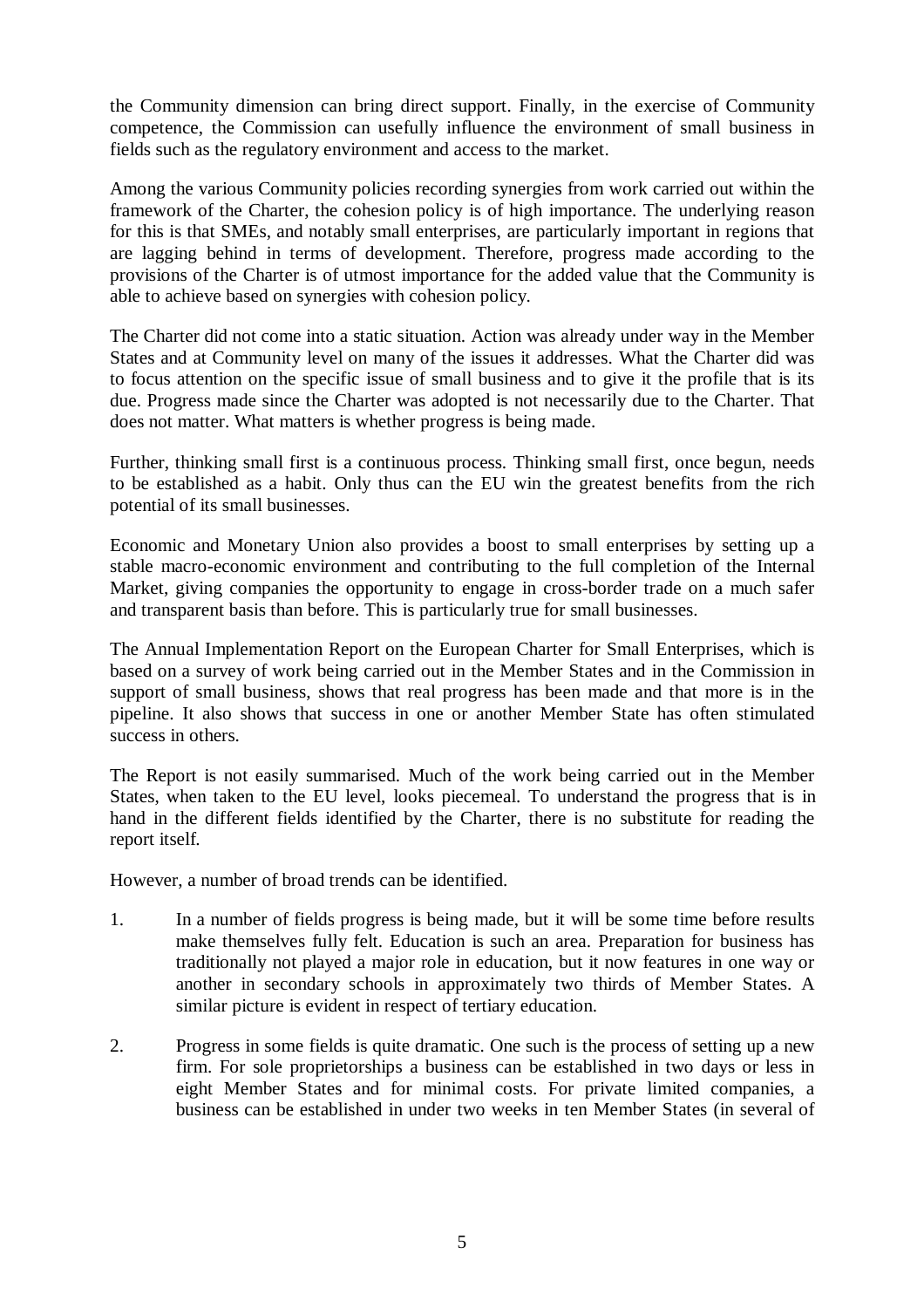them, in less than one week), while the costs are below EUR 500 in six Member States  $3$ .

- 3. There are signs of increasing political commitment. An example is the simplification of regulation, business impact assessment and alternatives to regulation. More than half of the Member States either routinely apply business impact assessments or are in the process of setting up systems to do so. At the EU level, this issue, which was discussed at the Laeken European Council, will be the subject of an Action Plan to be presented by the Commission by June 2002.
- 4. While the majority of Member States have made real progress on issues like education for entrepreneurship, some Member States still apparently make no provision whatever to promote entrepreneurship through the education system. This pattern is repeated in every field where progress has been made. There is still room for more Member States to improve.
- 5. There remain perplexing problem areas that may never be entirely solved because of the very existence of business cycles. For example, with the low interest rates resulting from preparations for monetary union and steady growth rates, access to loans for small enterprises has become much easier. The supply of early stage risk capital has also increased over recent years through either public or private sources. Yet the problem of finance for start-ups and small enterprises has become more acute over the past six months, mainly due to the deteriorating economic situation but also because of the re-organisation of the banking sector. In addition, risk capital has become shyer. Even good proposals from small enterprises may not receive finance if they cannot offer guarantees or a higher share of equity.
- 6. There are plenty of good examples of successful methods in need of further exploitation. Businesses that start in an incubator have a much higher success rate than others. 90 % of start-ups in incubators were still active three years later  $4$ . Yet, if the number of business incubators is growing, their use across the EU is rather uneven.
- 7. Finally, the issue that is perhaps least satisfactorily addressed is that, cited at the start, of how to ensure more effective representation of small enterprises' interests at EU and national level. Small business interests, as set out in the Charter, need to be kept to the forefront of policy making. There needs to be constant pressure for their interests to be taken into account. Better representation of their interests, however difficult it may be, is an urgent necessity in all policy fields.

<sup>&</sup>lt;sup>3</sup> Source: Benchmarking Enterprise Policy: Results from the 2001 Scoreboard, SEC(2001) 1900, 21.11.2001.<br>4 Source: Benchmarking Enterprise Policy: Results from the 2001 Scoreboard, SEC(2001) 1900,

<sup>21.11.2001.</sup>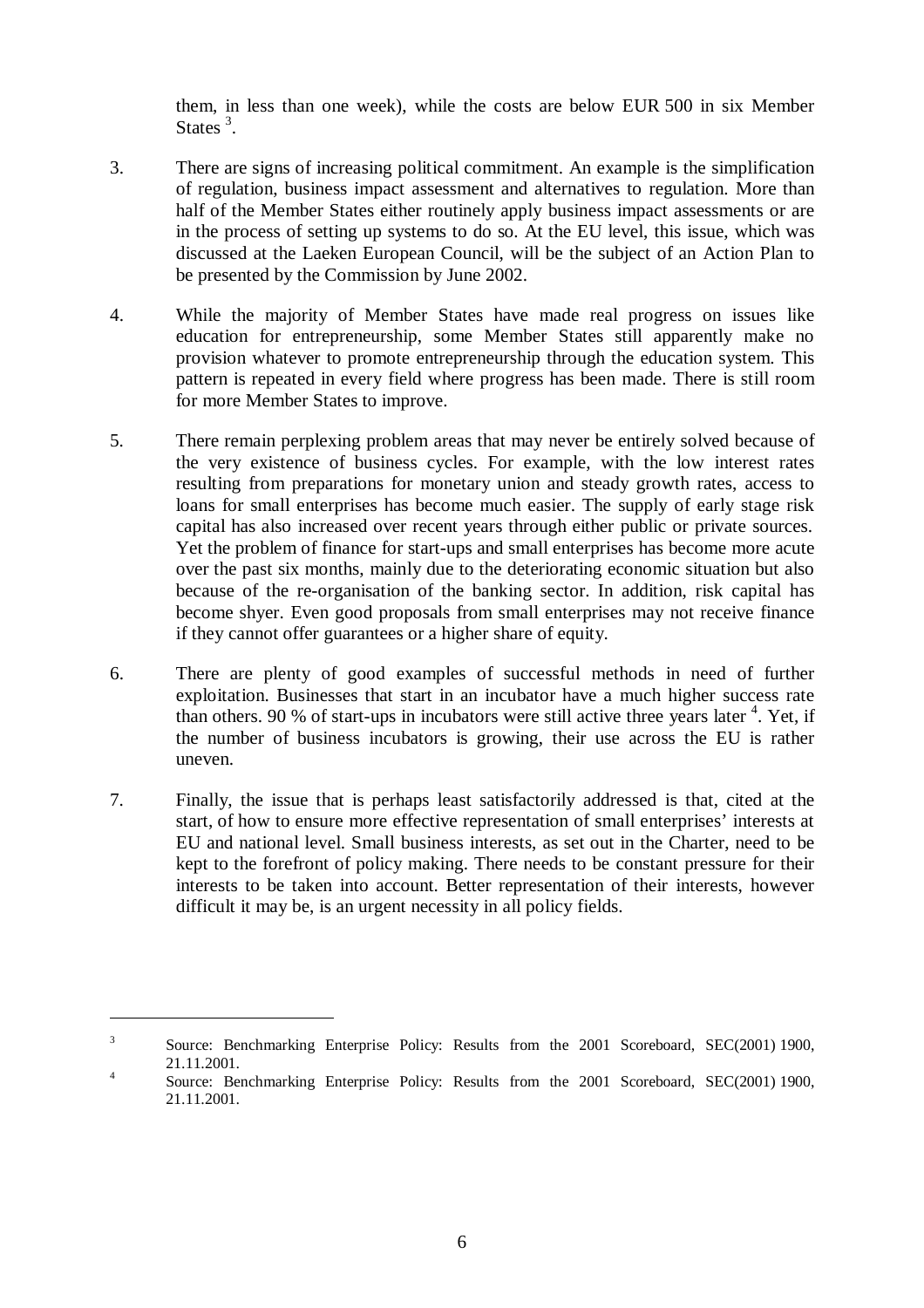# **Annual Implementation Report on the European Charter for Small Enterprises**

## **1. BACKGROUND**

## **1.1 Objectives**

The European Charter for Small Enterprises, endorsed at the Feira European Council in June 2000, is central to achieving the Lisbon objective of making Europe the world's most competitive and dynamic economy by 2010. It recognises the crucial role that small businesses play in the development of competitiveness, innovation and employment in Europe.

This is the second annual implementation report on the Charter. The first report<sup>5</sup>, presented only a few months after the Charter's endorsement, briefly summarised the main areas of action, since many of these had recently been covered in the Report on the Implementation of the Action Plan to Promote Entrepreneurship and Competitiveness<sup>6</sup>. The present report reviews progress made by both the Member States and the Commission in implementing the Charter's strategic recommendations in the period since its adoption.

The main objective of this report is to identify general strengths and weaknesses in the European Union and thereby to contribute to the strengthening of policy in support of small businesses and maintain the momentum generated by Lisbon. Member States have made real progress towards achieving the strategic recommendations of the Charter, but it is vital to build upon these achievements.

The implementation of the Charter is an essential pillar in the Commission's "think small first" policy. In each of the ten fields highlighted by the Charter, action has been taken through a variety of different measures. These include the Multiannual Programme for Enterprise and Entrepreneurship <sup>7</sup> and a number of Best Procedure projects - for the identification and dissemination of best practice - being carried out jointly with the Member States <sup>8</sup>. In addition, the Joint Employment Report <sup>9</sup> presents an annual overview, based on national reports, of Member States' measures in favour of entrepreneurship.

# **1.2 Preparation of the Report**

The implementation report is based on detailed national reports submitted by the Member States, and Norway, and on bilateral meetings between the Commission and national authorities. Business organisations were also represented at most of these bilateral meetings, and their feedback on the effectiveness of national enterprise policies has played an important part in the reporting process. At Commission level, co-ordination has been achieved via an interservice group that brings together all the Directorates-General with an interest in enterprise policy.

 $5$  Report from the Commission, European Charter for Small Enterprises: Annual Implementation Report, COM(2001) 122 final, 7.3.2001. <sup>6</sup> Report on the Implementation of the Action Plan to Promote Entrepreneurship and Competitiveness,

SEC(2000) 1825, 27.10.2000.<br><sup>7</sup> Council Decision of 20.12.2000 on a multiannual programme for enterprise and entrepreneurship, and

in particular for small and medium-sized enterprises (SMEs) (2001-2005) (2000/819/EC).<br><sup>8</sup> 2001 Best Procedure Report, SEC(2001) 1704, 29.10.2001.<br>COM(2001) 438 final, 12.9.2001.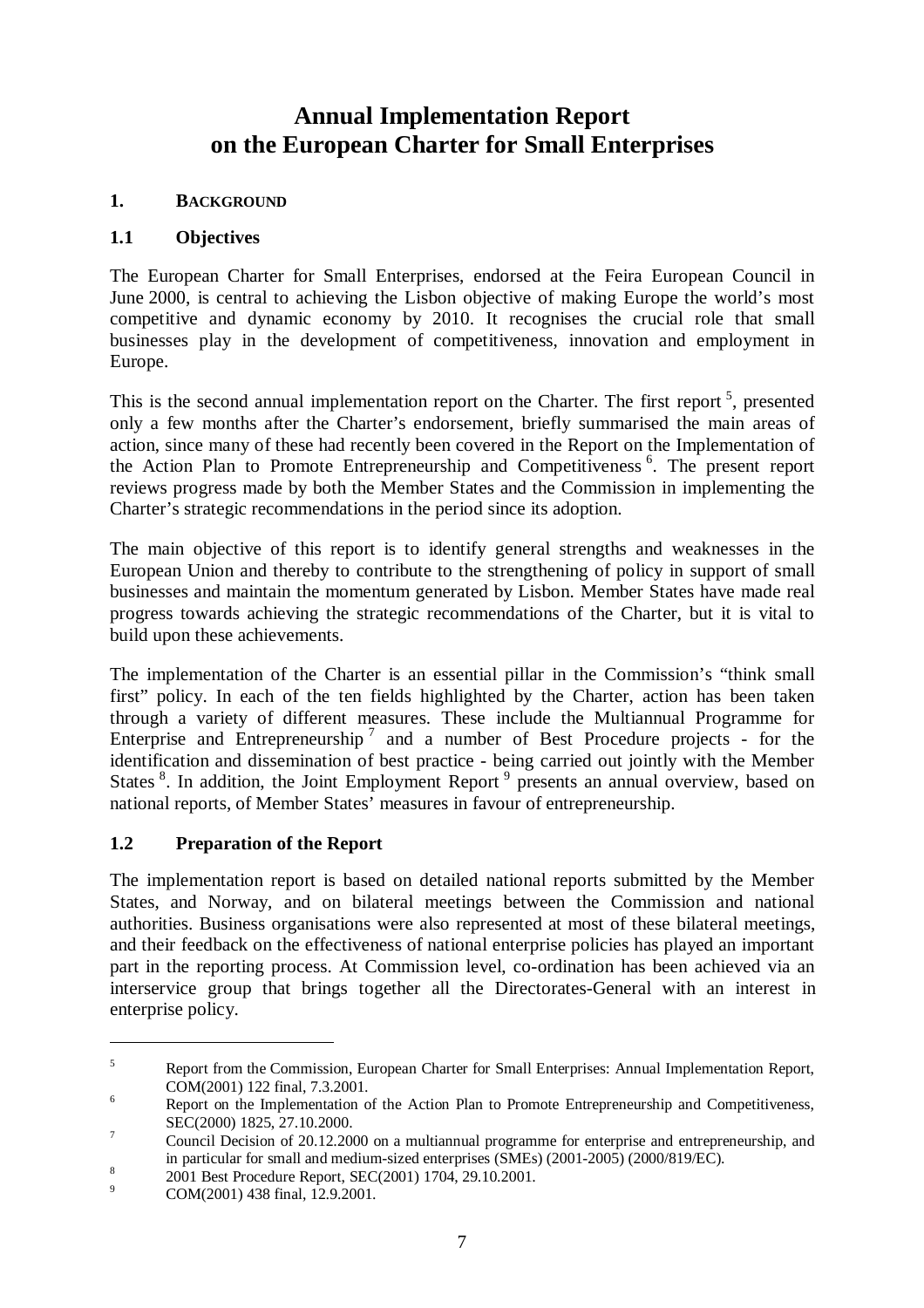The report aims to present a brief overview and summary of the main measures being carried out. In this context, and for reasons related to its purpose and length, the report does not seek to present an exhaustive list of the measures reported. It is also important to emphasise that some of the measures referred to in the report were either in progress or being planned before the Charter was adopted.

For a detailed description of the measures in question, the national reports may be consulted on the Commission's website  $^{10}$ , and through a web-based Directory of relevant measures  $^{11}$ . These include contact details to help interested parties access further information, and to facilitate the exchange of knowledge and good practices. In addition, the implementation report draws upon the evidence gathered by other Commission reports analysing Member States' performance in a number of key areas of relevance to the Charter <sup>12</sup>.

Norway accepted an invitation from the Commission to take part in the report. Neither of the remaining members of the European Economic Area, Iceland and Liechtenstein, expressed a desire to participate.

# **1.3 Structure of the Report**

The report consists of a chapter analysing progress by the Member States under each of the ten areas in the Charter, followed by a chapter on progress by the European Commission. Taking into account the fact that the Charter itself is based on a series of recommendations, the report's final chapter draws a series of conclusions regarding the progress that has been made in each of the ten key areas, rather than attempting to make a fresh set of recommendations.

## **1.4 "Small enterprises" for the purpose of the Report**

Most of the measures analysed in this report have been designed to support both small and medium-sized enterprises. The Commission considers that, even if these measures do not exclusively target enterprises with less than fifty employees, it does not diminish their value or impact on small businesses. Both the Commission and the Member States have therefore adopted the approach of including in the current report all initiatives with an impact on small and medium-sized enterprises, while highlighting those measures that are specifically designed for small enterprises.

<sup>&</sup>lt;sup>10</sup> For the complete text of each report, see:

http://europa.eu.int/comm/enterprise/enterprise\_policy/charter/index.htm.<br>
11 See the "Directory of measures in favour of entrepreneurship and competitiveness", at:

http://europa.eu.int/comm/enterprise/enterprise\_policy/best-directory2/index.htm.<br>
12 See, for example, Benchmarking Enterprise Policy: Results from the 2001 Scoreboard,

SEC(2001) 1900, 21.11.2001; Communication from the Commission to the Council and the European Parliament "Sustaining the commitments, increasing the pace", COM(2001) 641 final, 8.11.2001; and the Observatory of European SMEs.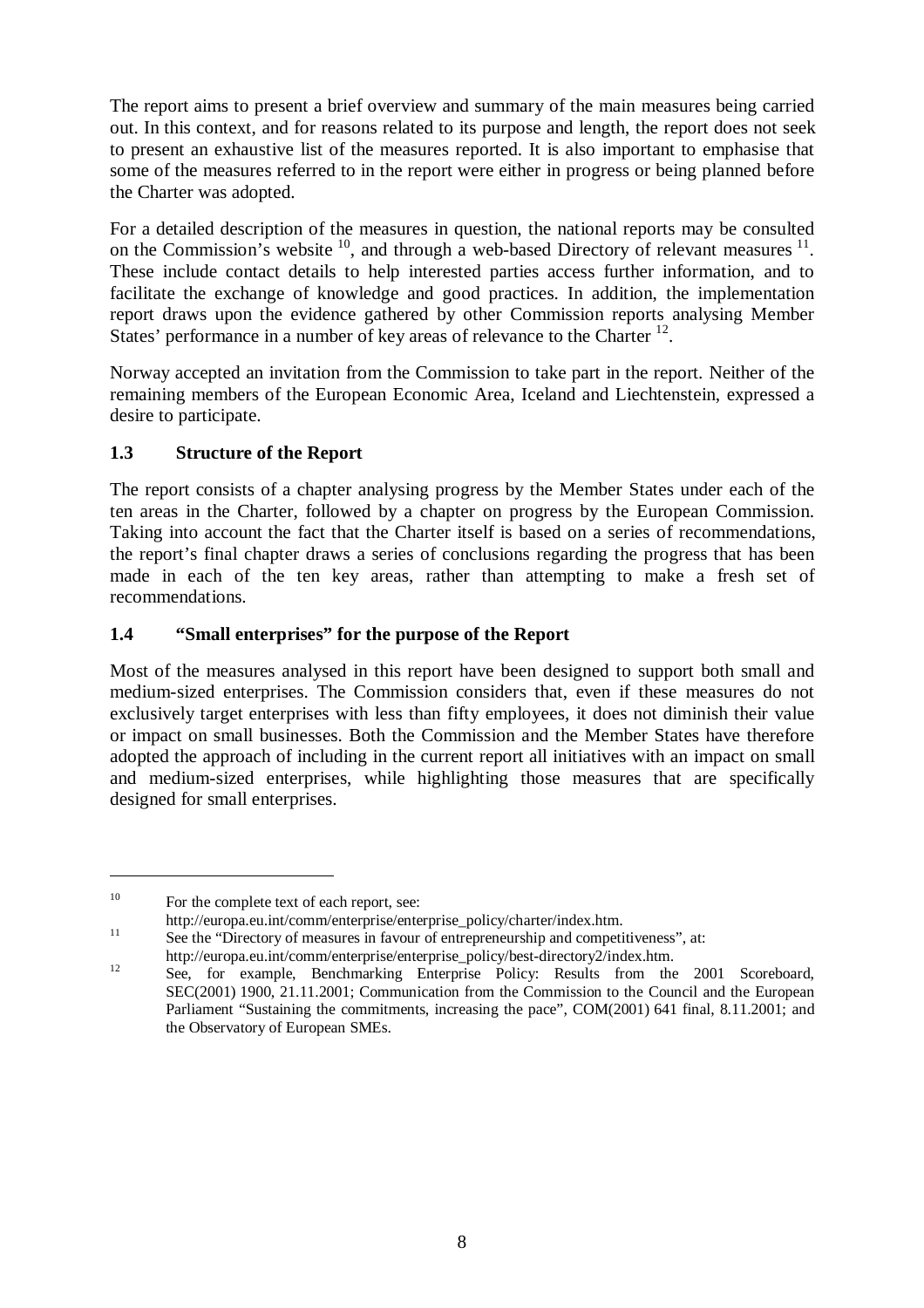#### **2. NATIONAL ENTERPRISE POLICIES**

#### **2.1 Education and training for entrepreneurship**

*Europe will nurture entrepreneurial spirit and new skills from an earlier age. General knowledge about business and entrepreneurship needs to be taught at all school levels. Specific business-related modules should be made an essential ingredient of education schemes at secondary level and at colleges and universities.*

Most countries have stepped up efforts to improve entrepreneurship-related education at university level. University chairs on business start-ups and management of SMEs have been established in Germany, Spain and Austria, while universities offering courses on entrepreneurship and management can be found in Denmark, Ireland, Portugal, Finland and Sweden. The UK government has launched a programme to promote links between universities and business for the commercial exploitation of university research. Awareness raising measures include an annual business plan competition for university students in Ireland, "promotional days" in France, entrepreneurship conferences in Portugal and information centres to support students with business ideas in Spain.

In a number of countries, notably Finland and Sweden, entrepreneurship is now a part of the secondary school curriculum. Pilot projects to teach students how to set up and run a business have also been introduced, with some interesting examples in Germany, Ireland, Austria, Sweden and the UK. Projects to nurture general entrepreneurial skills, such as creativity and independence, have been developed in Italy, the Netherlands and Austria, among others, while prizes for entrepreneurship are available in Belgium, Denmark and Ireland. However, measures to develop entrepreneurial skills in primary education are less frequent, with few countries reporting progress in this area. A UK scheme trains primary school students in skills for the workplace, while two Swedish projects aim to stimulate creativity and initiative among six to eleven year-olds and train teachers in enterprise education.

## *We will encourage and promote youngsters' entrepreneurial endeavours, and develop appropriate training schemes for managers in small enterprises.*

Guidance and support systems to help potential entrepreneurs convert business ideas into practice have been created in Belgium, Denmark, Greece, Ireland, Finland and Sweden. Their objective is to provide counselling, training, mentoring and other facilities aimed at ensuring successful entrepreneurship. There are relatively few initiatives to develop training schemes for managers and workers in SMEs. Special training courses for women are available in Finland, while the UK has introduced scholarships for potential entrepreneurs from deprived areas and projects to integrate study with work-based learning.

#### *General assessment*

Efforts in this area are starting to pay off: Europe is becoming more entrepreneurial. While most countries have strengthened their efforts to promote entrepreneurship at university level, measures for secondary and, particularly, primary education must be further developed. More needs to be done to nurture entrepreneurial spirit and skills, such as initiative and risk-taking, from an early age and to establish entrepreneurship as an attitude rather than an academic subject. The continuity of efforts, and the translation of results into long-term practices, must be ensured.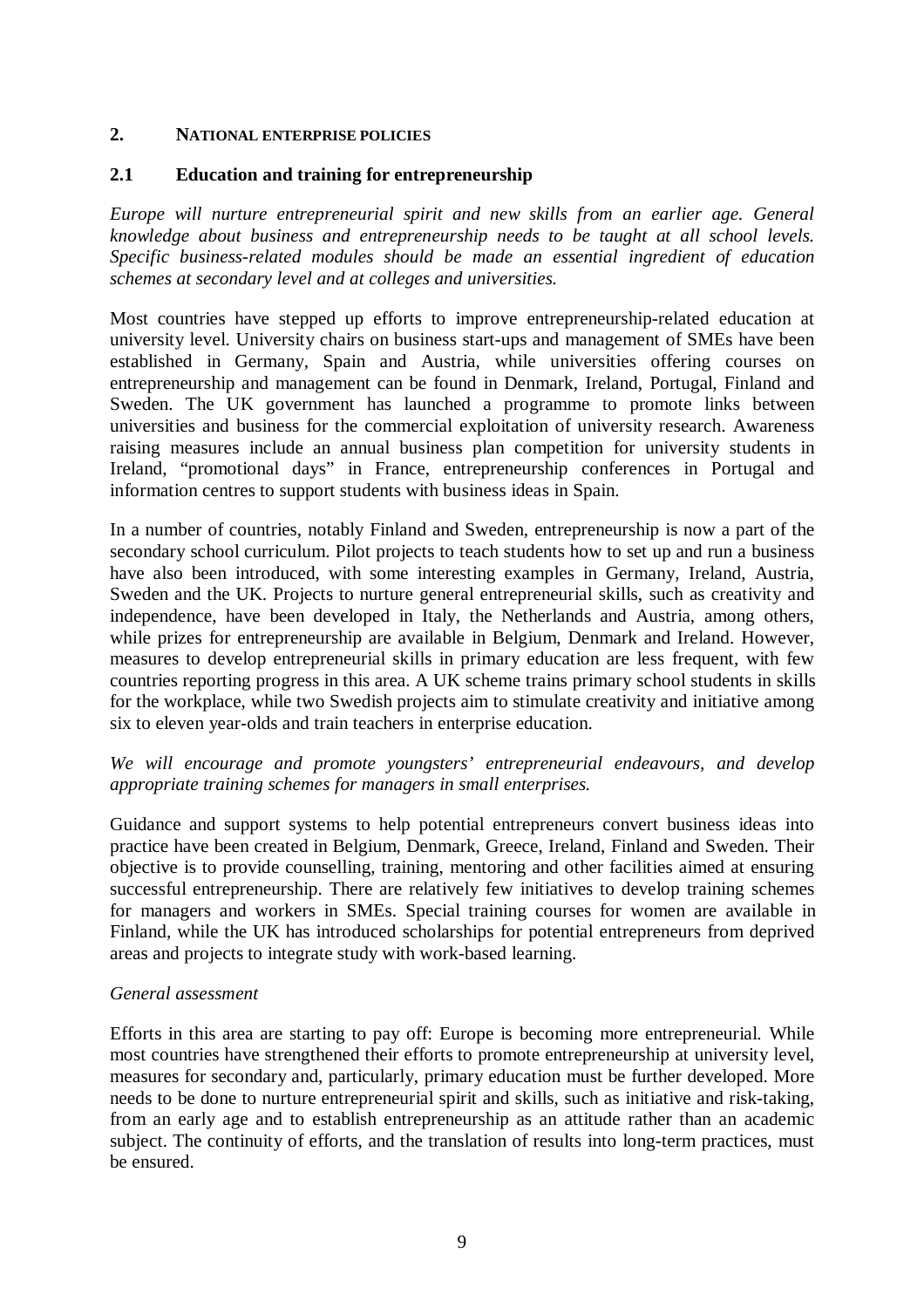## **2.2 Cheaper and faster start-up**

*The costs of companies' start-up should evolve towards the most competitive in the world. Countries with the longest delays and most burdensome procedures for approving new companies should be encouraged to catch up with the fastest. Online access for registration should be increased.*

According to figures taken from the Commission's Enterprise Policy Scoreboard<sup>13</sup>, the minimum time for setting up a sole proprietorship (employing one to two persons) is between one and two business days in Belgium, Germany, Greece, Spain, Italy, the Netherlands, Austria and the UK. Minimum registration costs for this type of firm are less than EUR 100 in all but two Member States. Typical times and costs actually experienced by the average enterprise, however, may be somewhat higher.

Wider variations are apparent in relation to the procedures for the registration of a private limited company. The current minimum capital requirements for these companies ranges from EUR 1 in Ireland and the UK to as much as EUR 23 500. The registration of a private limited company tends to be relatively costly in Europe, although in Denmark the registration cost is zero. In France, Ireland, Portugal, Finland, Sweden and the UK, the cost is less than EUR  $500^{-14}$ . In all but five Member States the minimum time does not exceed two weeks, while in eight Member States a private limited company can be registered in up to a week.

Single registration or declaration forms are being introduced as a way of simplifying procedures for business starters, as is online registration and better communication within administrations, particularly for tax and VAT purposes. Greater opportunities are also available for businesses to access information and advice online, on matters such as administrative procedures, permits for setting up a company and financing possibilities.

#### *General assessment*

While the time and costs involved in setting up a company have been reduced dramatically in recent years in a number of countries, these are still subject to wide variations across the European Union. There is scope for those countries with longer periods and higher costs for start-ups to learn from the example set by their peers, some of whose performances now rank among the best in the world. Attention needs to be paid to regulatory simplification, differences in the amount of paid-in share capital required for private limited companies and to the broader process of launching an enterprise, including provision of appropriate information and support services.

## **2.3 Better legislation and regulation**

*National bankruptcy laws should be assessed in the light of good practice. The learning from benchmarking exercises should lead us to the improvement of current practices in the EU.*

There is an increasing awareness of the need to avoid excessive penalisation of bankrupt entrepreneurs and to solve financial problems of viable businesses in time. A number of countries, including Belgium, Germany, the Netherlands, Austria, Finland and the UK, have taken steps to modernise their insolvency laws. In general, these efforts aim to improve the

<sup>&</sup>lt;sup>13</sup><br>Benchmarking Enterprise Policy: Results from the 2001 Scoreboard, SEC(2001) 1900, 21.11.2001.<br>According to the Best Procedure project on "Benchmarking the administration of start-ups", the cost of registration of this type of company is also less than EUR 500 in Germany and Italy.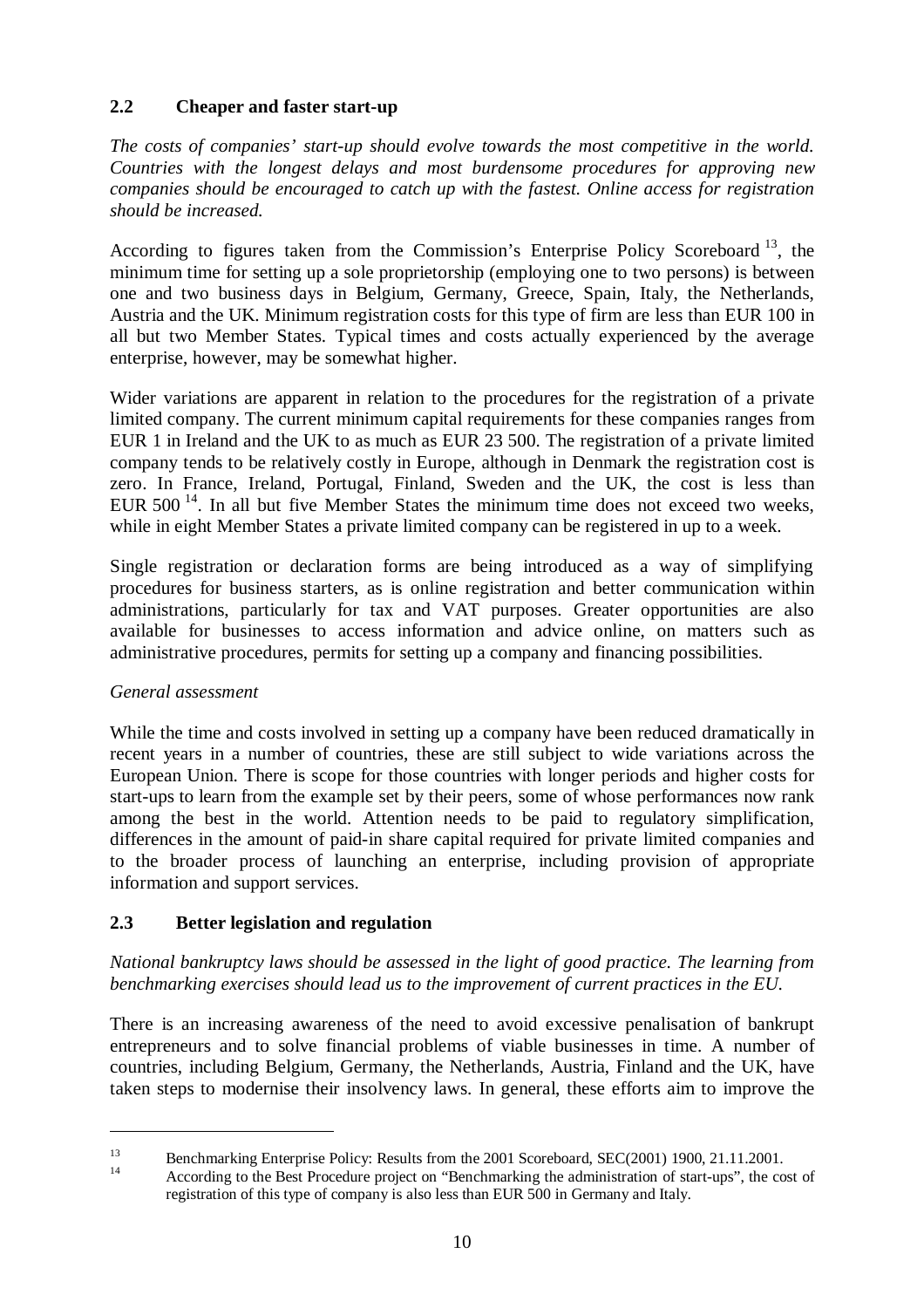effectiveness of restructuring schemes and to reduce sanctions imposed on "honest" debtors, enabling a fresh start after bankruptcy. In a number of Member States, support measures to businesses in financial distress are available. In Germany, several initiatives provide advice to businesses facing financial difficulties. In the Netherlands, retired experts such as entrepreneurs or auditors provide financial and strategic advice to insolvent SMEs on a voluntary basis, while in France the "RE-CREER" association supports bankrupt entrepreneurs and seeks to change attitudes towards bankruptcy. In Austria, SMEs can rely on the assistance of specialised organisations if one of their debtors becomes insolvent <sup>15</sup>.

*New regulations at national and Community level should be screened to assess their impact on small enterprises and entrepreneurs. Wherever possible, national and EC rules should be simplified. Governments should adopt user-friendly administrative documents.*

Various forms of Regulatory Impact Assessment (RIA) systems have been established in most Member States, with a view to ensuring that all new and revised laws are preceded by an analysis of alternatives to regulation, evaluation of costs and burdens on business and citizens and consultation with stakeholders. In most cases, common guidelines, checklists and a dedicated unit or department have been created for this purpose. Alternatives to regulation, such as voluntary agreements, are systematically analysed prior to adopting legislation in Denmark, Italy, Austria, Finland, Sweden and the UK.

Longer consultation periods with businesses prior to the adoption of legislation, interministerial networks for regulatory reform, test panels of representative businesses to assess the consequences of proposed legislation and special regulation units are increasingly a feature of governments' efforts to ease the legislative burden on business. There is also a drive among some countries towards improving the quality of legislation in general and simplifying current laws. Denmark and Sweden have developed systems intended to measure the burden of existing laws on business, and increased use is being made of "retirement" or "sunset" clauses for redundant legislation. Italy has been particularly active in repealing outdated laws and regulations.

*Small enterprises could be exempted from certain regulatory obligations. In this context, the Commission could simplify competition legislation to reduce the burden of compliance for small business.*

Very few regulatory exemptions for small enterprises are reported, although the UK is currently examining how to lift company law burdens, particularly those relating to accounting and auditing, from small businesses.

## *General assessment*

In general, more needs to be done to facilitate the return to business of entrepreneurs who have failed "honestly" and to introduce failure as a normal phase in business development. The interests of employees in circumstances of failure or restructuring should also be taken into account. Most countries now use some type of economic assessment of the impact of planned legislation; those who still have to introduce RIA systems could learn from the practices of others. There seems to be a broad consensus that alternative approaches to

<sup>&</sup>lt;sup>15</sup> More good practices in this field can be found in the brochure "Helping business overcome financial difficulties: a guide to good practices and principles on restructuring, bankruptcy and a fresh start" and in the proceedings of the Seminar on Business Failure, held in Noordwijk in May 2001.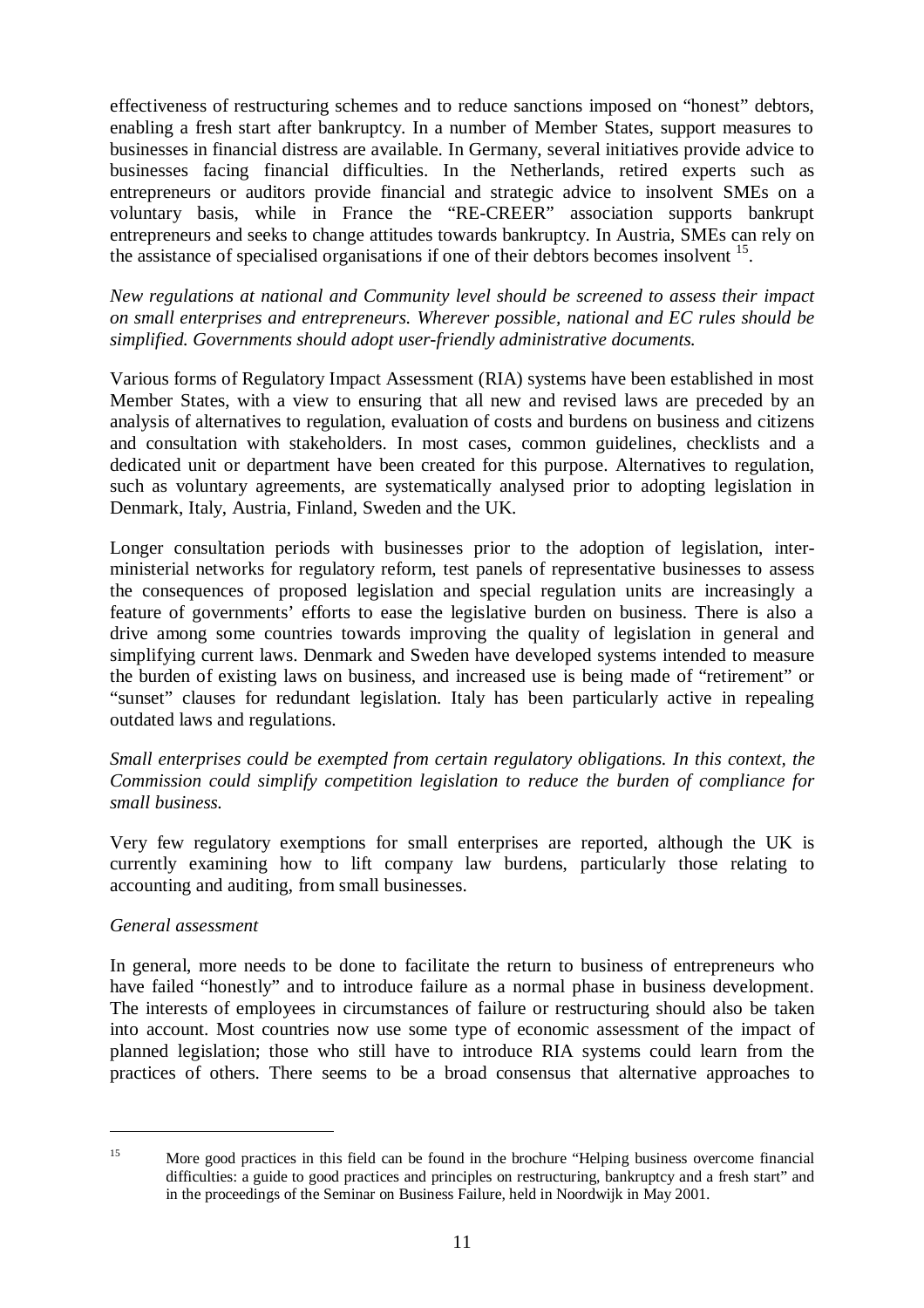regulation must be considered and that legislation and administrative procedures must be simplified. However, efforts must be considerably stepped up (and, in some cases, initiated).

# **2.4 Availability of skills**

*We shall endeavour to ensure that training institutions, complemented by in-house training schemes, deliver an adequate supply of skills adapted to the needs of small business, and provide lifetime training and consultancy.*

On average, 10 % of 25-64 year-olds in the EU participate in some type of training  $16$ . Only in Denmark, the Netherlands, Finland, Sweden and the UK is the figure substantially higher. An increasing number of small and micro- enterprises consider the lack of skilled labour as their most important problem (for small enterprises this increased from 17 % in 1999 to 30 % in 2001, and for micro-enterprises from 13  $\frac{6}{9}$  in 1999 to 20 % in 2001)<sup>17</sup>.

Europe currently faces a deficit of skills in the crucial ICT sector, as well as in other important sectors such as engineering. Although Germany, Spain, France, Ireland, Italy and the UK all perform well in terms of the numbers of graduates they produce in computer sciences and related subjects such as mathematics, most other Member States compare relatively poorly in this respect to competitors like the US. The computer to pupil ratio also varies significantly across the European Union, from around five or fewer computers per 100 pupils to over thirty per 100 pupils in Denmark, Luxembourg and Finland <sup>18</sup>.

A variety of measures have been developed to encourage training in SMEs. Spain, Italy, Austria and Sweden have introduced tax incentives for in-house training and/or the hiring of qualified personnel by SMEs, while Denmark, Ireland, Austria, Finland, Sweden and the UK offer tailor-made courses for managers of small businesses. Initiatives to promote ICT skills in particular have been developed in Denmark, Greece, Portugal, Sweden, the UK and Norway. Some of these concentrate specifically on enhancing ICT skills in SMEs, while others aim to train individuals or the unemployed. Measures to support lifelong learning include a Swedish initiative to provide secondary education to the unemployed, an Italian law that recognises workers' rights to lifelong learning and the use of leave for this purpose, the setting up of an expert group to analyse enterprises' skills and training requirements in Ireland, a German project to identify skills development structures and strategies in highgrowth SMEs and to disseminate best practice solutions, and a Finnish project to develop a skills analysis tool for SMEs. Germany and Austria both have well-established dual vocational training systems.

## *General assessment*

The proportion of employees benefiting from vocational training remains low in Europe. While various training courses are increasingly made available across the EU, tax incentives for employers to offer training opportunities, support for in-house training and other measures to encourage lifelong learning remain limited. Despite general awareness of the need for ICT-

<sup>&</sup>lt;sup>16</sup> Source: Benchmarking Enterprise Policy: Results from the 2001 Scoreboard, SEC(2001) 1900, 21.11.2001. In 2000, an average of 10 % of 25-64 year olds had participated in a training course in the four weeks prior to the survey (in most Member States these figures represent an increase from the

results of previous years).<br>
17 Sources: 2001 ENSR Survey on SMEs, Observatory of European SMEs (forthcoming report).<br>
18 Source: Benchmarking Enterprise Policy: Results from the 2001 Scoreboard, SEC(2001) 1900, 21.11.2001.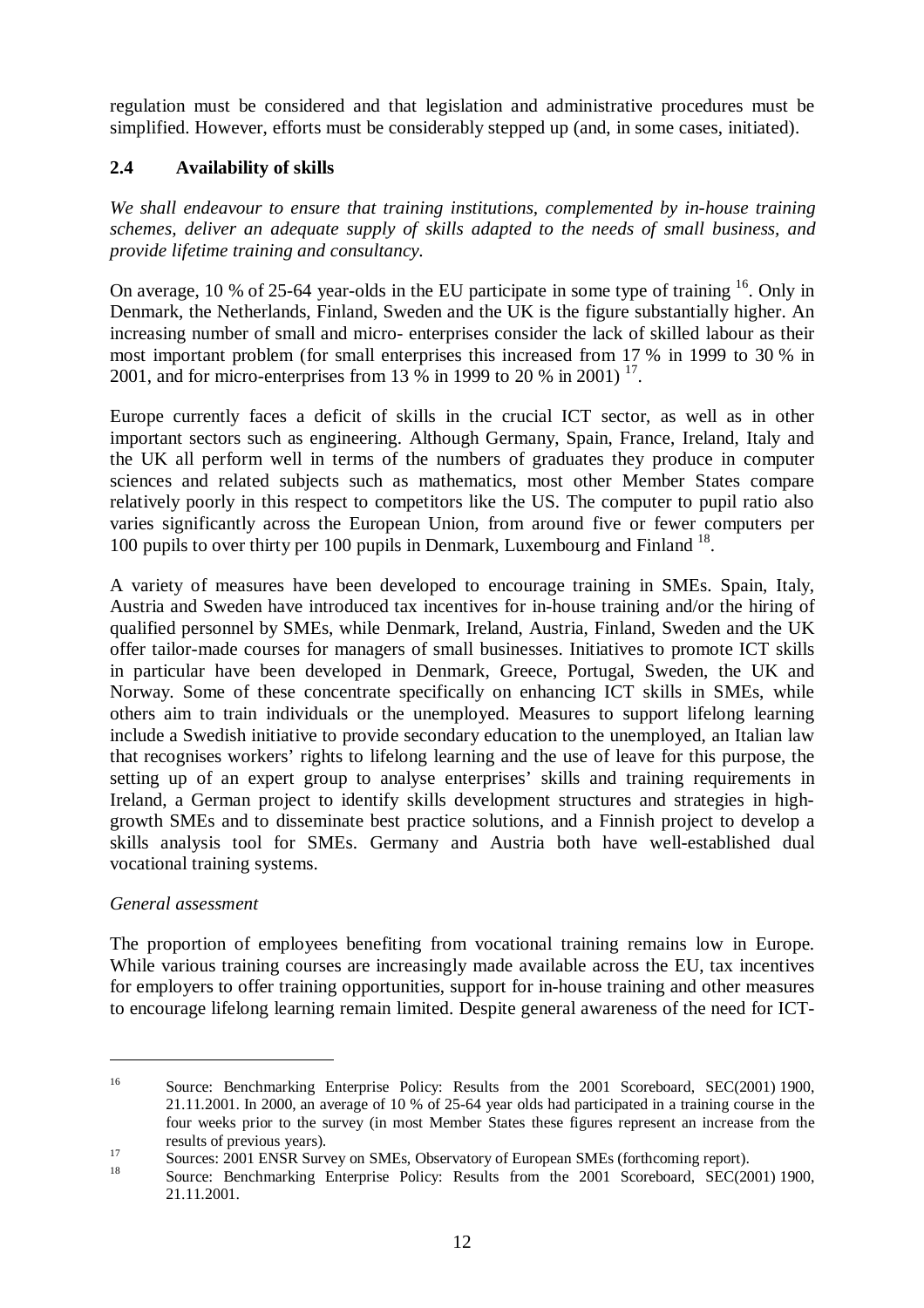related training and the various new measures launched by several Member States, there is a skills deficit in this field, although the level varies significantly across the EU. There is also a need to extend efforts to build links between educational institutions and business. The acquisition of appropriate language skills, particularly for entrepreneurs wanting to operate outside their home market, is a further factor for consideration.

# **2.5 Improving online access**

*Public authorities should be urged to increase their electronic communication with the small business sector. Thus, companies will be able to receive advice, make applications, file tax returns or obtain simple information online, therefore faster and more cheaply. The Commission must lead by example in this area.*

Electronic communication between public authorities and business can bring benefits to both sides in terms of speed, cost, efficiency and transparency. E-government initiatives can also add an incentive for SMEs to go digital. The number of small business using the Internet is increasing steadily: Internet use by micro-enterprises has increased from approximately 40 % in 1999 to 70 % in 2001, and by small enterprises from 67 % to 81 %  $^{19}$ .

All governments have demonstrated an awareness of the need to make their services as accessible as possible, notably through online access, and to reduce the number of times businesses have to submit the same piece of information to different authorities. Many now have Internet sites that provide information and offer advice on administrative procedures, financing opportunities and other start-up and management issues. There has also been progress, notably in Greece, towards linking ministries with authorities in remote regions so that information can be shared more easily between them. Single access points that provide business with a direct link to all government information and services are becoming more widespread, and the Swedish government has recently developed an interactive website aimed at providing information to businesses and increasing their dialogue with the administration.

Electronic transactions can be carried out between businesses and tax and social security authorities in France, Ireland, Austria and Norway, while public procurement portals are either in place or under development in Denmark, Germany and Greece. E-Envoys have been introduced in the UK and Norway to lead the way in putting their country online.

# *General assessment*

This is an area where all governments seem to be moving in the right direction, although these efforts will need to be sustained and further refined to meet the needs of business. Moreover, while registration forms can be obtained online in many countries, it is not yet possible to register and complete the registration procedures online.

# **2.6 More out of the Single Market**

*The Commission and Member States must pursue the reforms underway aiming at the completion in the Union of a true internal market, user-friendly for small business, in critical areas for development of small businesses including electronic commerce, telecommunications, utilities, public procurement and cross-border payment systems.*

<sup>&</sup>lt;sup>19</sup> Sources: 2001 ENSR Survey on SMEs, Observatory of European SMEs (forthcoming report).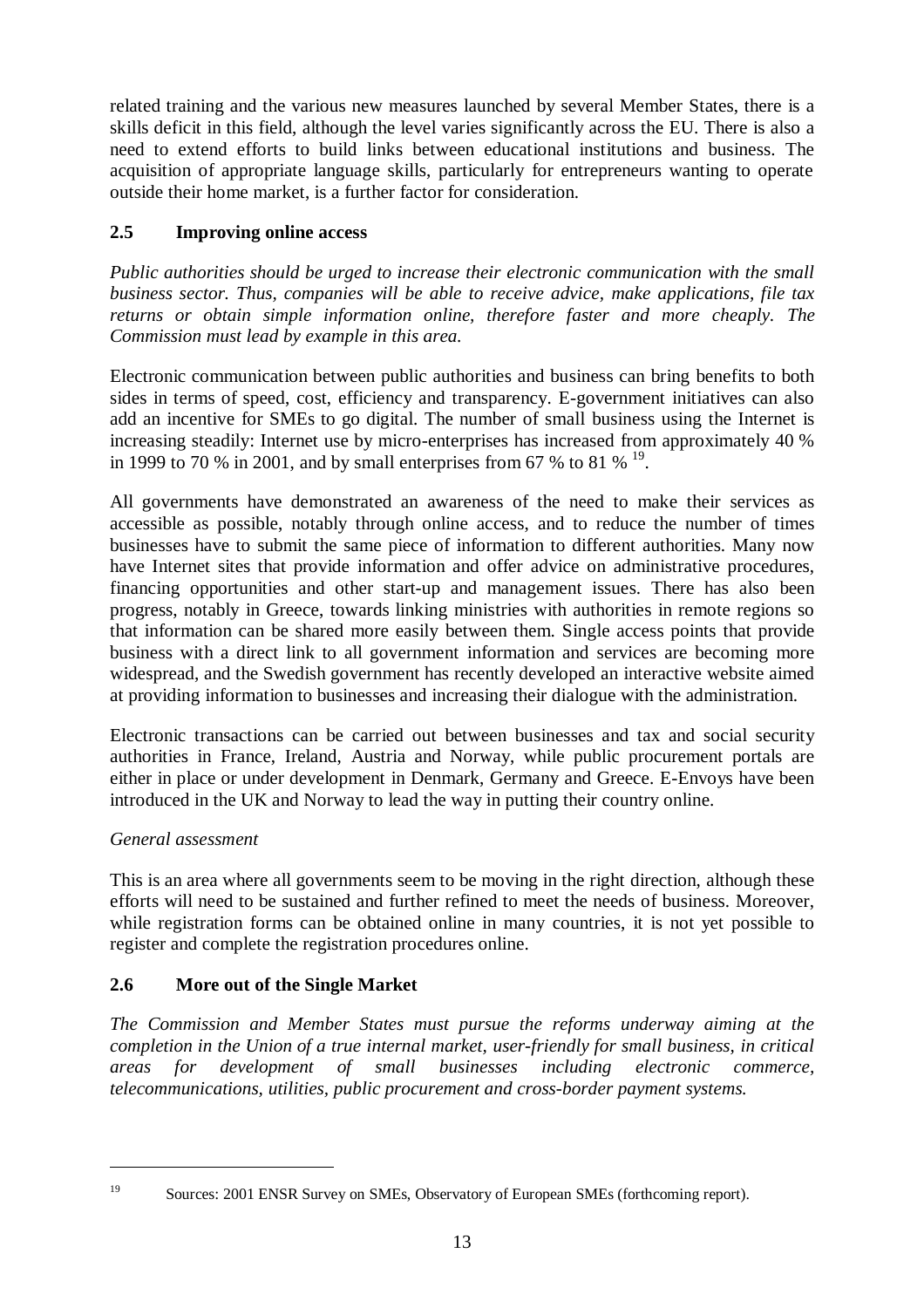The economies of the Member States are highly dependent on trade, particularly with each other, and intra-EU trade liberalisation has been a key driver of economic growth. Good progress has been made in a number of Member States in liberalising the telecommunications, gas and electricity markets, although much remains to be done to achieve full liberalisation. Increasing attention is also being given to the reform of public procurement legislation and, in particular, to facilitating access for small business to public tenders, notably in Denmark, Germany, Ireland, Sweden and Finland.

*European and national competition rules should be vigorously applied to make sure that small businesses have every chance to enter new markets and compete on fair terms.*

Denmark, the Netherlands and the UK have all passed Competition Acts that help to align their competition legislation with that of the EU and aim to improve opportunities for small businesses in the Internal Market. Austria has also introduced a specific programme to help SMEs get more out of the Internal Market. While there are still some problems in completing the transposition of European Directives into national law - only Denmark, Spain, the Netherlands, Finland and Sweden have achieved the target (set for Spring 2002 by the Stockholm European Council) of a 1.5 % transposition deficit - in all but two Member States the transposition deficit is below  $3 \%$   $^{20}$ .

#### *General assessment*

While there is no doubt that the Internal Market has transformed trade within the EU, Member States continue to introduce new technical regulations at a worrying pace. The number of notifications of draft technical regulations by the Member States<sup>21</sup> has grown from 591 in 1999 to 751 in 2000. This trend risks further increasing the burden for small businesses, who have to comply with an increasing number of different pieces of legislation. However, it is difficult to establish a direct link between the number of regulations adopted by the Member States and compliance problems for small businesses. The decisive criterion is, in fact, the content of the national regulations.

## **2.7 Taxation and financial matters**

*Tax systems should be adapted to reward success, encourage start-ups, favour small business expansion and job creation, and facilitate the creation and the succession in small enterprises. Member States should apply best practice to taxation and to personal performance incentives.*

Germany exempts small businesses from turnover tax and is planning a business tax reform with incentives for sole proprietors, France has reduced the rate of corporation tax for businesses with a turnover lower than EUR 7.6 million, Portugal has simplified its collective earnings tax scheme for enterprises with a turnover up to EUR 150 000, Finland has reduced taxation for low-income entrepreneurs and Sweden allows enterprises to postpone part of their income tax payments for re-investment purposes. France has also created tax incentives to

<sup>&</sup>lt;sup>20</sup> Source: Internal Market Scoreboard No 9 (19 November 2001).<br><sup>21</sup> Directive 98/34/EC of 22 June 1998, as amended by Directive 98/48/EC of 20 July 1998, laying down a procedure for the provision of information in the field of technical standards and regulations, and of rules on Information Society Services, OJ L 204, 21.7.1998, p. 37, and OJ L 217, 5.8.1998, p. 18. It obliges Member States to notify technical regulations concerning products and Information Society services to the Commission in draft form. While the aim is to avoid creation of technical barriers, notifications also provide a barometer of the propensity to regulate.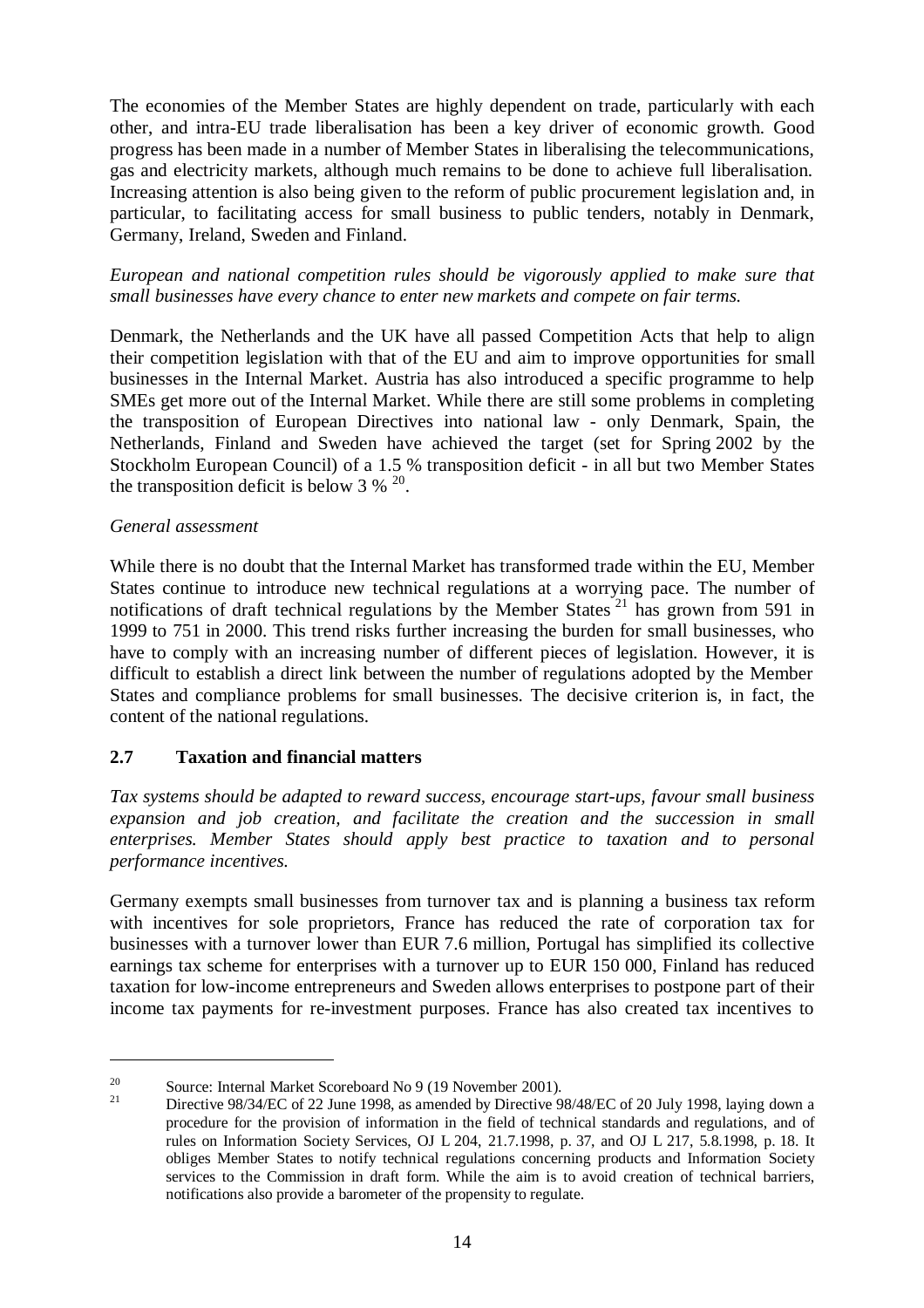motivate the development of business angels. Italy has created a tax credit incentive system to support investments by enterprises in disadvantaged areas. Greece, Austria and Finland, among others, have amended their inheritance and gift tax laws to facilitate the transfer of businesses. Spain, Portugal and the UK have all developed tax incentives for small enterprises' purchases of ICT equipment and/or projects, while Belgium's "Federal Plan  $+1+2+3$ " reduces social security contributions on the recruitment, for the first time, of a first, second and third worker.

*Entrepreneurs need finance to translate ambitions into reality. In order to improve the access of small enterprises to financial services, we will:*

*Identify and remove barriers to the creation of a pan-European capital market and to the implementation of the Financial Services Action Plan and the Risk Capital Action Plan;*

See the European Commission section.

*Improve the relationship between the banking system and small enterprises by creating appropriate access conditions to credit and to venture capital;*

In order to stimulate the emergence of potential new growth companies, most Member States are promoting venture capital for technology start-ups. Belgium's "*Bourses de pré-activité*" provide capital for analysis and business plans prior to the start-up of an enterprise, while the new "*Coupole financière des PME*" brings together under a common framework existing public finance tools providing long-term risk capital and guarantees. In Denmark, two special investment companies have been created to provide seed and start-up capital to innovative businesses that are too risky for established venture capital companies. The Greek government has created a venture capital fund for new technologies and a fund for high technology business ventures. The Austrian "Seed Financing Programme" provides financing for technologically innovative business ideas. In Finland, the National Fund for Research and Development supports seed financing for technology start-ups and a new seed financing instrument for technology villages and business incubators is being created. Sweden's Innovation Centre Foundation provides risk loans with low interest rates to entrepreneurs in the early stages of innovative processes and the UK's High Technology Fund (a fund of funds) invests in early-stage high-technology focused funds.

Mutual guarantee schemes to help SMEs gain access to credit have been further developed in Spain and Italy, while loan guarantee funds (providing a share of the guarantees required by financial institutions) to encourage the banking sector to increase its offer of loans to SMEs have been created or strengthened in Denmark, Greece and Sweden.

Information and support systems to help future entrepreneurs obtain information on access to finance have been set up in several countries. Italy's integrated incentive plan for 2000-2006 enables enterprises submitting a development plan to obtain finance for innovation, training and networking, while in the Netherlands the "SME Account" website and service assists entrepreneurs in matters related to accessing finance.

*Improve the access to the structural funds and welcome initiatives by the European Investment Bank to increase funding available to start-ups and high-technology enterprises, including equity instruments.*

See the European Commission section.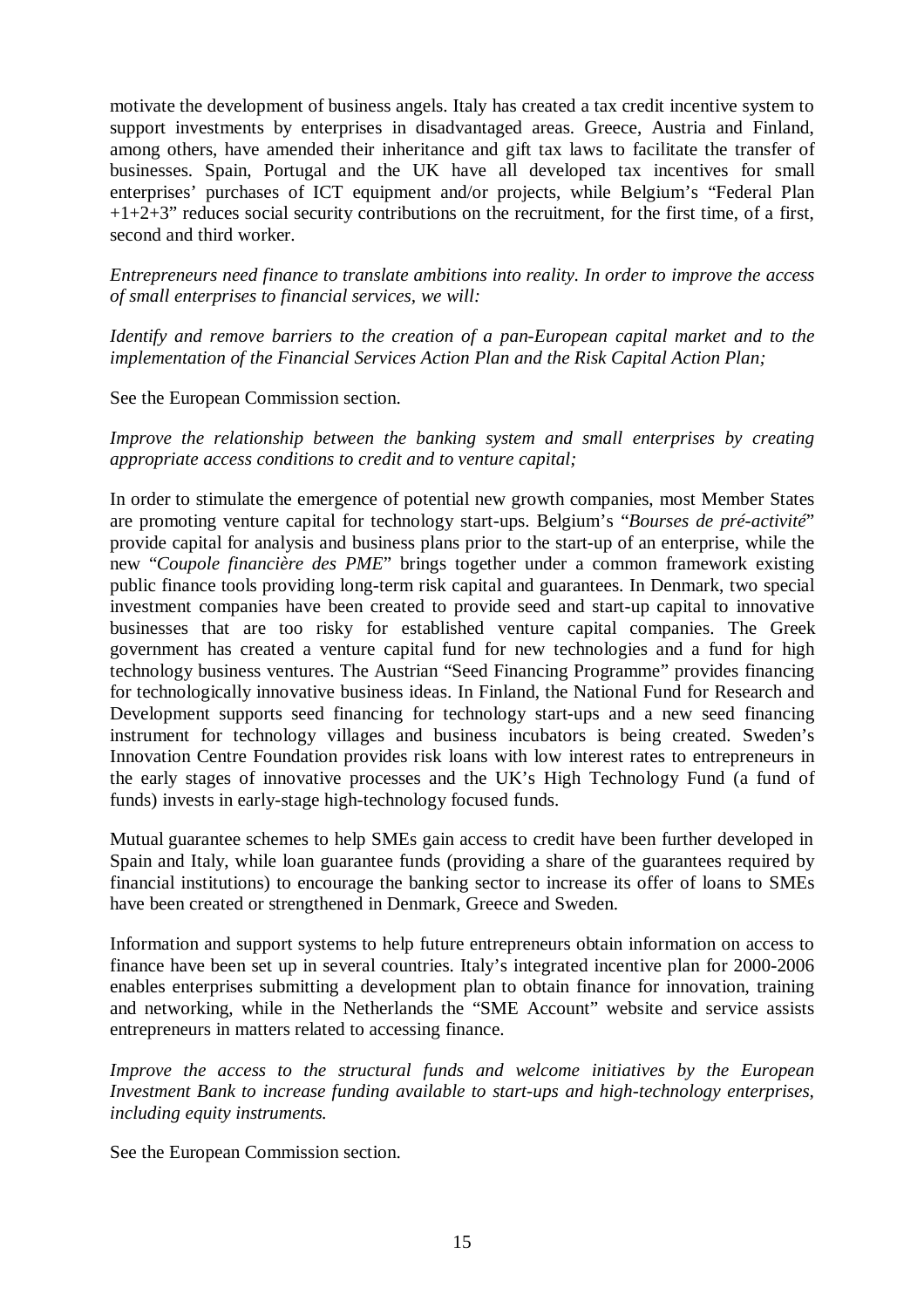Early stage financing as a share of GDP in the Member States doubled between 1999 and  $2000<sup>22</sup>$ . The availability of venture capital is growing strongly, although this varies significantly across the European Union and is mainly targeted at high-tech and innovative enterprises. Loan and mutual guarantee schemes can help to bridge the financing gap for businesses in more traditional sectors. While these types of schemes exist in most Member States, the significance of their role varies widely from country to country. In addition, current corporate tax systems give a strong advantage to investments financed by debt. For enterprises, financing through new equity is disadvantageous, as no deduction from the taxable base for the corresponding payment is allowed  $^{23}$ . At a time when Member States are trying to develop their equity markets, including venture capital and business angels investments, this issue should be addressed. Furthermore, in the present context of reduced availability of risk capital investment in high-tech firms, a more effective use of loan and guarantee schemes to respond to the needs of such firms should be encouraged, based on the successful implementation of these types of schemes in a number of Member States.

## **2.8 Strengthen the technological capacity of small enterprises**

*We will strengthen existing programmes aimed at promoting technology dissemination towards small enterprises as well as the capacity of small business to identify, select and adapt technologies.*

Increasing attention is being given to improving the technological capacity of small businesses and to promoting technology transfer from research institutes to SMEs. Belgium, Denmark, Spain and Norway have introduced measures to encourage the employment of technologically qualified personnel in SMEs. In Finland, an initiative has been developed to help SMEs make full use of the potential of ICT. In Germany, a number of programmes are available which aim to provide seed capital (and consultancy services) for new technology businesses where no such provision is made by the market, while Greece and France have been active in developing measures to support and create technological parks and incubators.

*We will foster technology co-operation and sharing among different company sizes and particularly between European small enterprises, develop more effective research programmes focussed on the commercial application of knowledge and technology, and develop and adapt quality and certification systems to small enterprises. It is important to ensure that a Community patent is available and easily accessible to small enterprises.*

*We will foster the involvement of small enterprises in inter-firm co-operation, at local, national, European and international levels as well as the co-operation between small enterprises and higher education and research institutions.*

*Actions at national and regional levels aimed at developing inter-firm clusters and networks should therefore be supported, pan-European co-operation between small enterprises using information technologies enhanced, best practice in co-operative agreements spread, and small enterprises co-operation supported to improve their capabilities to enter pan-European markets and to extend their activities in third country markets.*

<sup>&</sup>lt;sup>22</sup> Source: Benchmarking Enterprise Policy: Results from the 2001 Scoreboard, SEC(2001) 1900,

<sup>21.11.2001.&</sup>lt;br>
23 Source: "Towards an Internal Market without tax obstacles - A strategy for providing companies with a consolidated corporate tax base for their EU-wide activities", COM(2001) 582 final, 23.10.2001.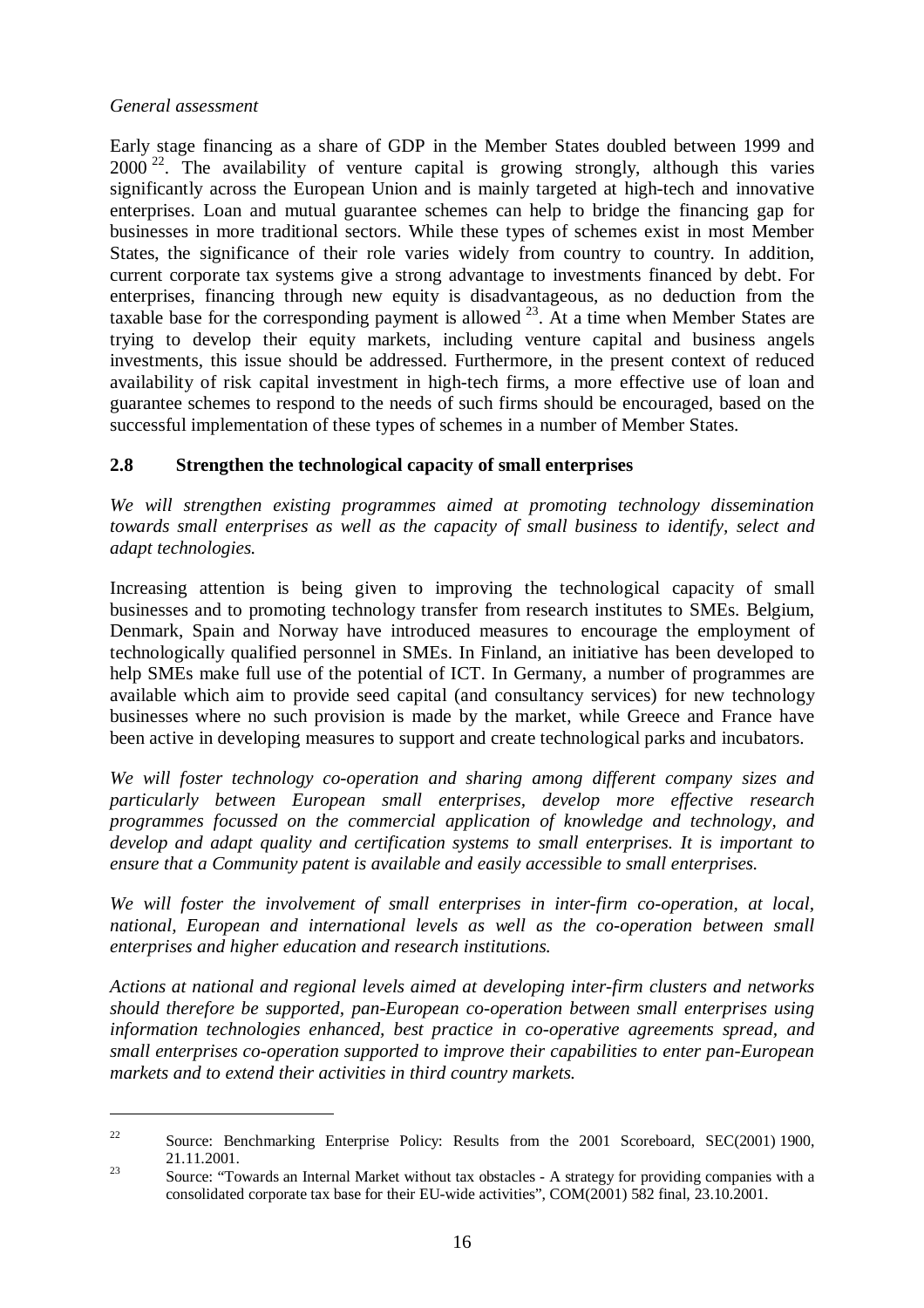In the Netherlands, public-private co-operation projects aim to improve the climate for tech starters, encourage co-operation between large and small firms and promote innovative clusters. An Austrian programme aims to promote innovation and the use of technology in order to enhance the competitiveness of the SME structure, while another Austrian initiative aims to disseminate best practice examples of innovative companies to other firms. Finally, a Swedish programme aims to increase ICT knowledge among enterprises with between zero and ten employees.

## *General assessment*

While all governments are committed to the promotion of technology transfer from research institutes to small enterprises, and to increasing their co-operation, little is reported in the areas of inter-firm co-operation, clusters and networks. Improvement requires a long-term commitment to these types of co-operation, as well as efforts to promote and facilitate technological change in SMEs.

## **2.9 Successful e-business models and top-class small business support**

*The Commission and Member States should encourage small enterprises to apply best practice and adopt successful business models that enable them to truly flourish in the new economy.*

The number of small and micro- enterprises that are connected to the Internet has risen rapidly in recent years, from just over 40 % in 1999 to 70 % in 2001 for micro-enterprises, and from 67 % to 81 % for small enterprises  $24$ . The number of SMEs making or receiving payments over the Internet is also rising, although there is a rather uneven picture for the European Union as a whole. These types of payments are now common in Denmark, Luxembourg, Austria, Finland and Sweden, and are becoming increasingly so elsewhere, notably in Belgium and Germany.

Ireland and Finland have introduced measures to disseminate examples of best practice and/or success stories of SMEs using *e*-commerce. Spain, Austria, Sweden and Norway have developed programmes to make SMEs more aware of the opportunities and benefits of *e*commerce, and Norway has also launched an initiative to make shopping over the Internet safer and easier for consumers and business. In the UK, an action plan to encourage firms to do business electronically includes targets for the number of businesses trading online.

A continuous consultation mechanism between the state, business, academic communities and social partners on the competitiveness of SMEs in the digital economy and the *e*-business environment has been developed in Greece. Germany has created a network of centres of excellence for *e*-commerce, and an Internet network for *e*-commerce, while measures to raise small businesses' ICT skills have been developed in Belgium and Norway, among others.

*We will co-ordinate Member States and EU activity to create information and business support systems, networks and services which are easy to access and understand, and relevant to the needs of business; ensure EU-wide access to guidance and support from mentors and business angels, including through websites, and exploit the European Observatory on SMEs.*

<sup>&</sup>lt;sup>24</sup> Sources: 2001 ENSR Survey on SMEs, Observatory of European SMEs (forthcoming report) and the European Observatory for SMEs - Sixth Report, Luxembourg, 2000. Growth is less visible in mediumsized enterprises: from 86 % in 1999 to 92 % in 2001.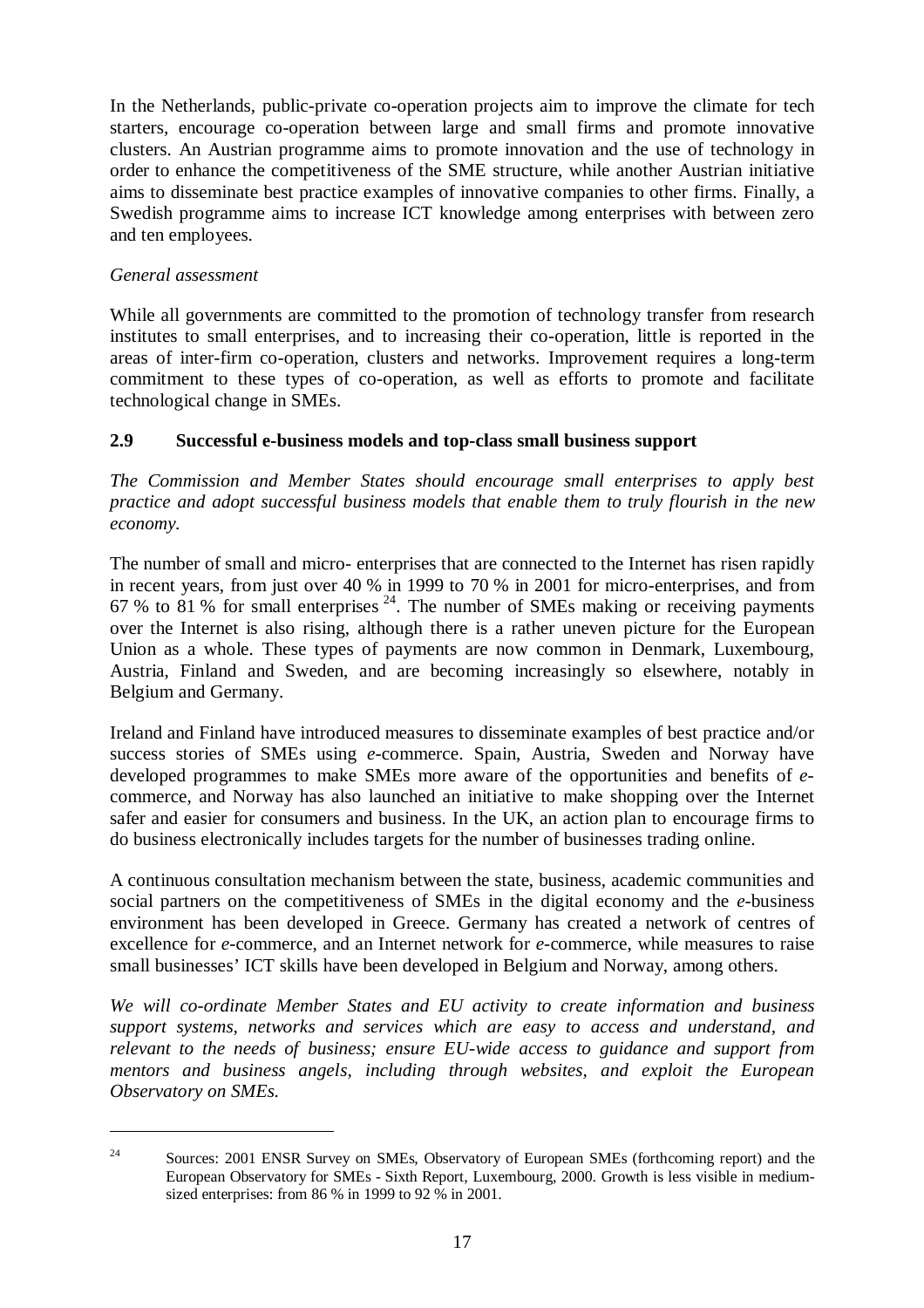Denmark has launched a web portal offering a single entrance point for information about starting and running a business, and also offers a hotline and Internet consultancy for businesses. In France, a quality charter for business services has been developed. Mentor programmes are available in Belgium, Spain, Ireland, Finland, Sweden and the UK, and in Sweden there is also a network of business advisers for women entrepreneurs. Business angel networks are now active in all but two Member States. Employee share ownership schemes have also been promoted in several countries, notably in Denmark and France.

## *General assessment*

Besides efforts to identify and remove legal barriers to *e*-commerce, the majority of countries have developed action plans to encourage firms to do business electronically, some of which include specific targets for the number of businesses trading online. However, while some countries have made significant progress in terms of the number of businesses that are online, it is proving much more difficult to get them actually to trade electronically: according to the 2001 ENSR Survey, 40 % of European small enterprises (and 43 % of micro-enterprises) consider that Internet selling is not appropriate to their type of business  $25$ . Strengthening of the legal framework for *e*-commerce, along with infrastructural improvements, needs to be combined with awareness raising measures and training in ICT skills to convince more businesses of the benefits of *e*-commerce.

Achieving "top-class business support" means improving the day to day practice of thousands of business advisers, operating mainly at a local level, across the EU. There are many existing examples of very good practice and a growing sense of professionalism among support staff. A recently published Commission Staff Working Paper<sup>26</sup> characterises this practice and provides guidelines for achieving top-class support services.

## **2.10 Develop stronger, more effective representation of small enterprises' interests at Union and national level**

## *We will complete a review of how the interests of small businesses are represented at EU and national level, including through the social dialogue.*

The creation of small business consultation committees advising national authorities on policy making is becoming a feature of governments' efforts to ensure a systematic consultation of SMEs. Some of these committees, such as the Irish Round Table for SMEs, the Swedish group of representatives from small enterprises and the Scottish Ministerial Small Business Consultative Group in the UK, bring together small business representatives with government officials, development agencies and academics. In Germany, a high-level federal government representative for SMEs has been nominated to ensure that SMEs' interests are taken into account in federal decision-making. In addition, Spain has created an Observatory for Small Enterprises and Norway has developed a Small Businesses Barometer.

Small businesses' interests are often represented in the wider context of "enterprise" committees or organisations where both large and small businesses participate. In terms of representing small enterprises' interests at EU level, only the UK has taken direct action, opening up a representative office in Brussels ("smallbusiness|europe").

<sup>&</sup>lt;sup>25</sup> Sources: 2001 ENSR Survey on SMEs, Observatory of European SMEs (forthcoming report).<br><sup>26</sup> "Creating Top-class Business Support Services", SEC(2001) 1937, 28.11.2001.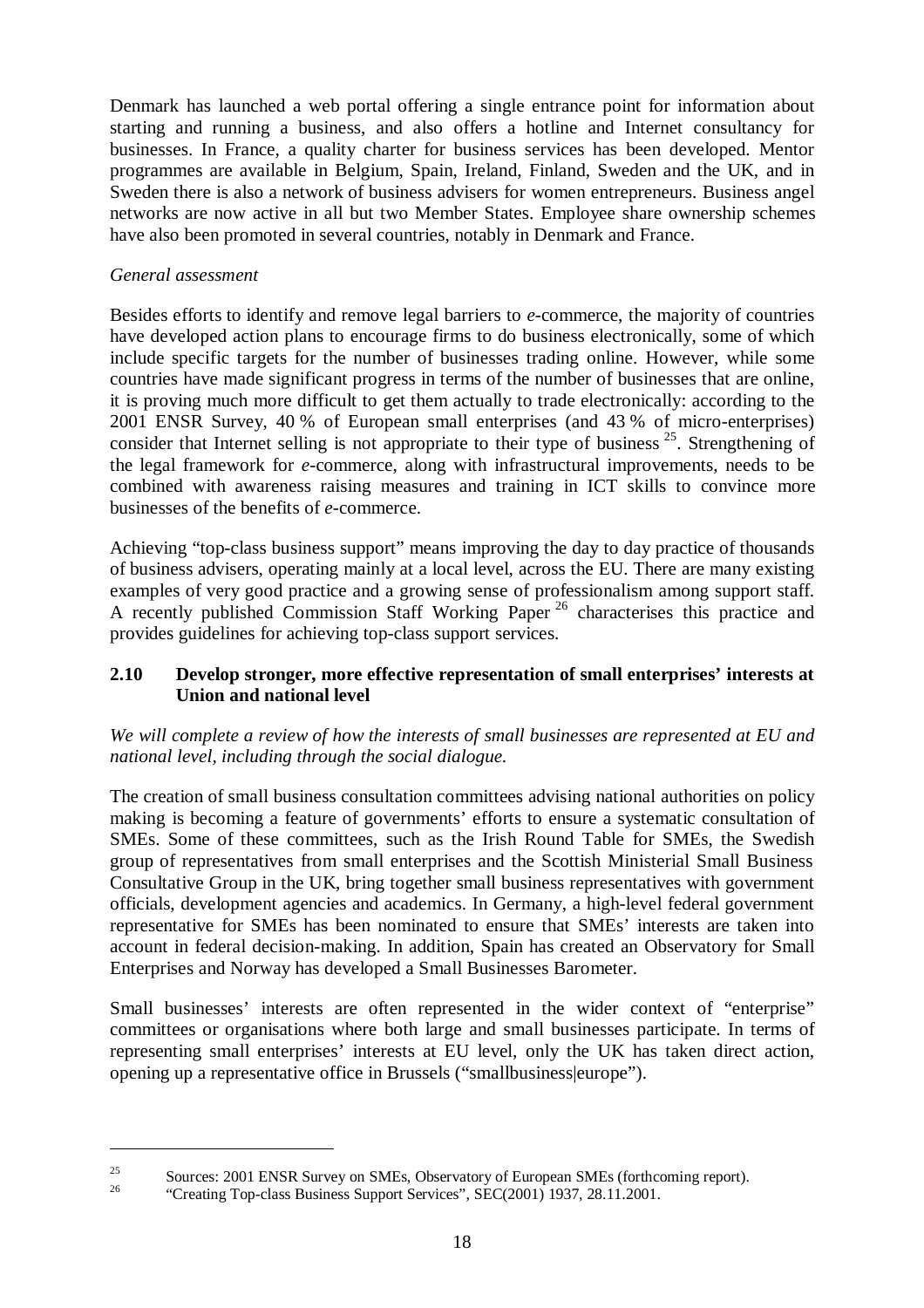#### *General assessment*

While most countries consult stakeholders in one way or another (for example, through ad hoc consultation of interested parties prior to the adoption of legislation and/or within the context of a Regulatory Impact Assessment), systematic consultation of small enterprises is still not the rule. More needs to be done to ensure effective representation of their interests.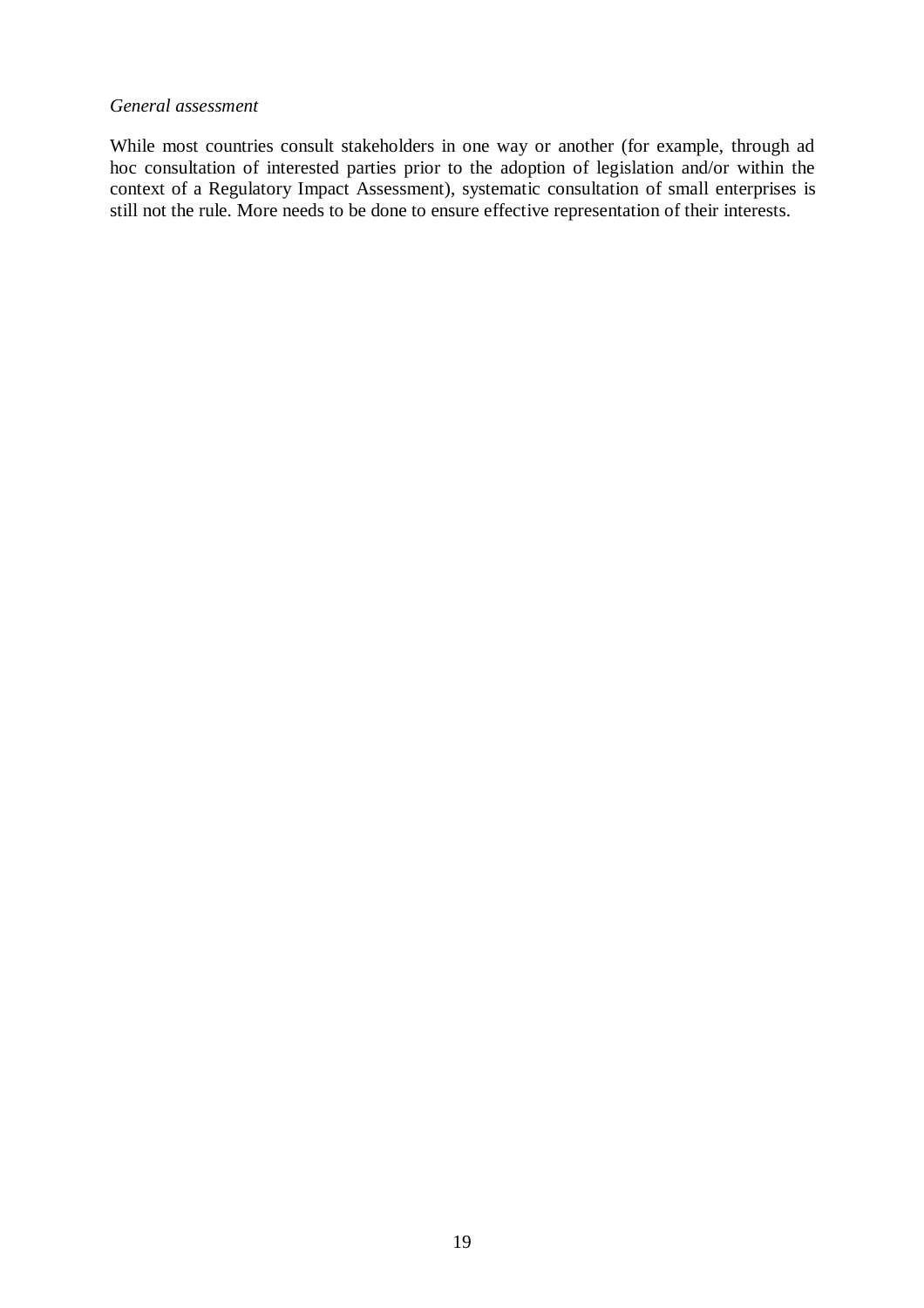# **3. EUROPEAN COMMISSION**

# **3.1 Education and training for entrepreneurship**

The Commission organised, jointly with the French authorities, a Forum on "Training for Entrepreneurship" in October 2000. As a follow-up, a project on education and training for entrepreneurship (from primary school to university) has been launched under the Best Procedure. The project aims to identify and assess measures and good practices developed at national or local level in order to promote entrepreneurial skills within the education system. The Commission has also launched a Best Procedure project aimed at gathering information on specific actions and support schemes targeted at women entrepreneurs and at disseminating good practices.

Within the annual European Employment Strategy (EES), the common guidelines on employment policy require Member States to promote education for entrepreneurship as well as training for entrepreneurs. The EES also comprises a peer review programme that brings together experts and policy-makers from several Member States to review the transferability of policies.

The European Social Fund (ESF) programmes have strengthened their focus on supporting human resource development in SMEs. In 2000-2006, the ESF will contribute just under EUR 8 000 million to promote entrepreneurship across the EU. Activities will include the development of entrepreneurial skills, business start-ups and the establishment of networks to support entrepreneurship. The ESF will also allocate EUR 11 000 million of Community support to promote greater adaptability through, for example, more effective transfer of technology to SMEs and employee training.

# **3.2 Cheaper and faster start-up**

Experiencing difficulty in starting up an enterprise can clearly act as a direct break on entrepreneurship. Considerable emphasis has therefore been placed on improving start-up procedures. In response to a call from the Lisbon European Council, the Commission conducted a Best Procedure benchmarking exercise during 2001 with the active participation of Member State experts and officials. The exercise established a clear mapping of procedures in each Member State and assembled considerable data on actual practice, including illustrative cases of best practice. A series of benchmarks provide realistic targets for national authorities. The analysis showed that there has been steady progress in reducing delays in administrative procedures in recent years, although some of the basic elements of the 1997 Commission Recommendation<sup>27</sup> in this area still have yet to be implemented. There is also considerable scope to exploit information technology, especially for online registration.

## **3.3 Better legislation and regulation**

The project "Business failure and bankruptcy", launched in 2001, focused on identifying key issues, gathering relevant data and exchanging good practices on how to solve financial difficulties and facilitate a fresh start after bankruptcy. A seminar on business failure in May 2001<sup>28</sup>, organised jointly with the Dutch authorities, highlighted the need for a clear

<sup>&</sup>lt;sup>27</sup> Commission Recommendation on Improving and Simplifying the Business Environment for Business Start-ups, OJ L 145, 5.6.1997, p. 29.<br>Information on this seminar (report and speeches) are available at: http://www.businessfailure.ez.nl.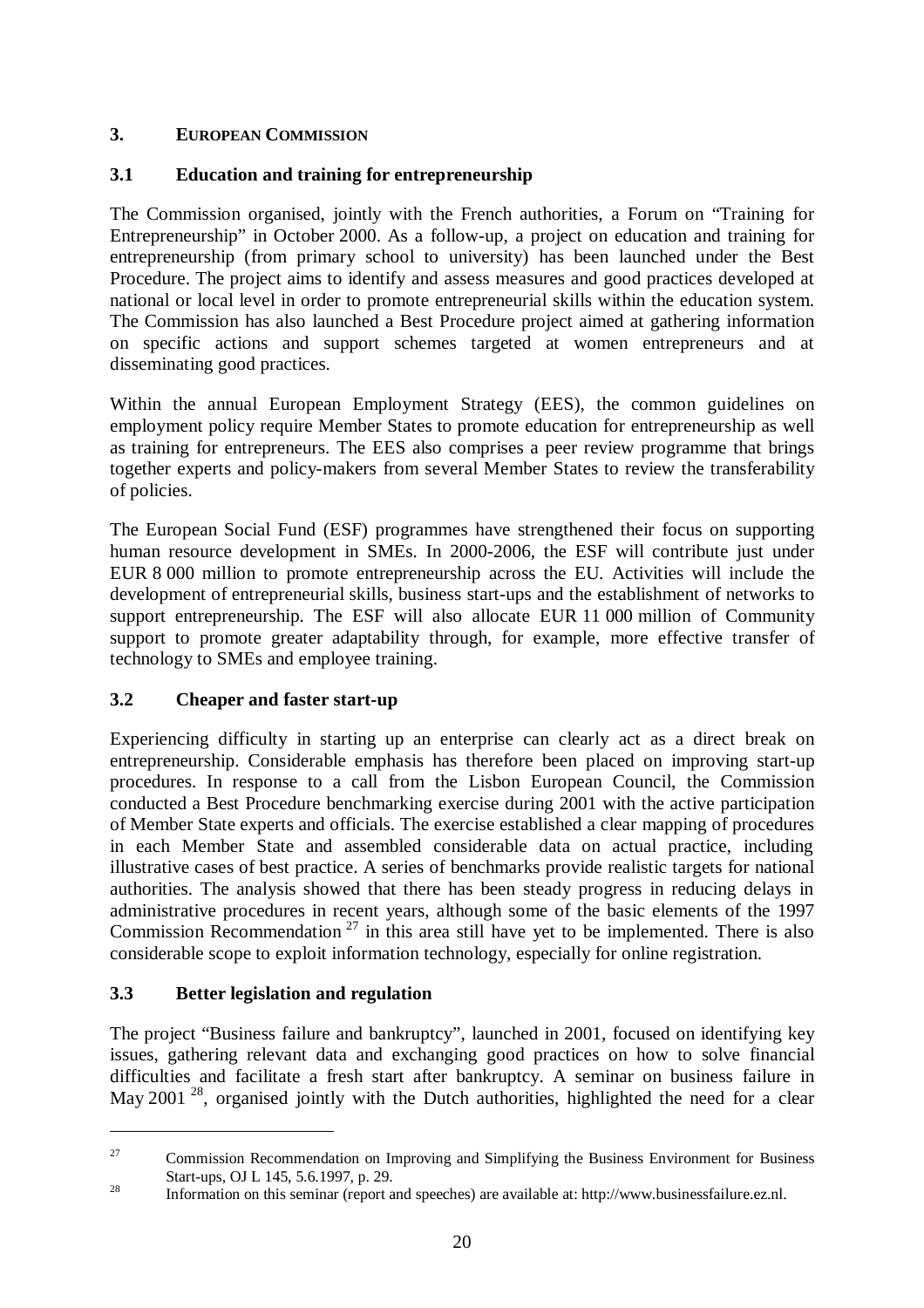legal framework, timely intervention, restructuring of viable businesses and the need to address the stigma of failure. The Commission has also launched a study on the legal and social consequences of insolvency.

The Commission made three contributions during 2001 towards simplifying and improving the regulatory environment: an interim report to the Stockholm European Council, the White Paper on European Governance - both of which present guidelines for a better regulation process - and a specific communication on the definition of this co-ordinated strategy  $^{29}$ . The communication proposes to open a discussion upon the main topics of better regulation: simplifying the *acquis communautaire*, well-prepared legislation, a new culture within the institutions and better transposition and application of Community law.

In view of developments towards an overall strategy for simplifying the regulatory environment, a Best Procedure project on the existing Business Impact Assessment system (BIA) was launched in September 2000. The project seeks to explore methods of estimating costs and benefits of legislative proposals to business and to contribute to discussions on better regulation. Good practices were exchanged at a workshop in June 2001 with the Member States.

Both the Member States and the Commission delivered reports on the regulatory environment to the Laeken European Council. The Commission report emphasised, among other initiatives, the need to implement a systematic impact assessment system for analysing and reporting on the estimated costs and benefits of new and revised legislation. The new system will be in place by the end of 2002. A broader impact assessment, which should include an assessment of the impact on sustainable development, will also be up and running by the end of 2002.

Existing Internal Market legislation is currently being reviewed by national experts and by businesses, consumers and trade organisations in the framework of the SLIM initiative. These reviews focus on those provisions which are unclear, out of date and which give rise to costs and burdens for users and the national authorities. The Business Test Panels (BTP), launched in 1998, aim to complement other impact assessment procedures by providing detailed information from businesses that may be affected by new proposals as regards compliance costs and administrative burdens. The Commission has undertaken an evaluation of the BTP and is currently discussing with the Member States how to strengthen their efficiency.

In addition, the Commission launched the Interactive Policy Making initiative in April 2001. It aims to improve governance by using the Internet for collecting and analysing reactions in the marketplace for use in the EU's policy making process. SMEs are invited to participate in online consultations through the "Your Voice in Europe" website and the Enterprise Directorate-General's homepage. They can also turn to one of over 200 Euro Info Centres to report back to the Commission on the problems they have encountered while doing business in the Internal Market. This feedback will help the Commission to respond more quickly and accurately to the demands of SMEs, the intention being to make EU policy formulation more transparent, comprehensive and effective (see also the new SOLVIT network proposed on page 24).

With a view to simplifying the regulatory environment and reducing administrative burdens on business, the Commission supports the efforts of Official National Commerce Registers to

<sup>&</sup>lt;sup>29</sup> "Simplifying and improving the regulatory environment", COM(2001) 726 final, 5.12.2001.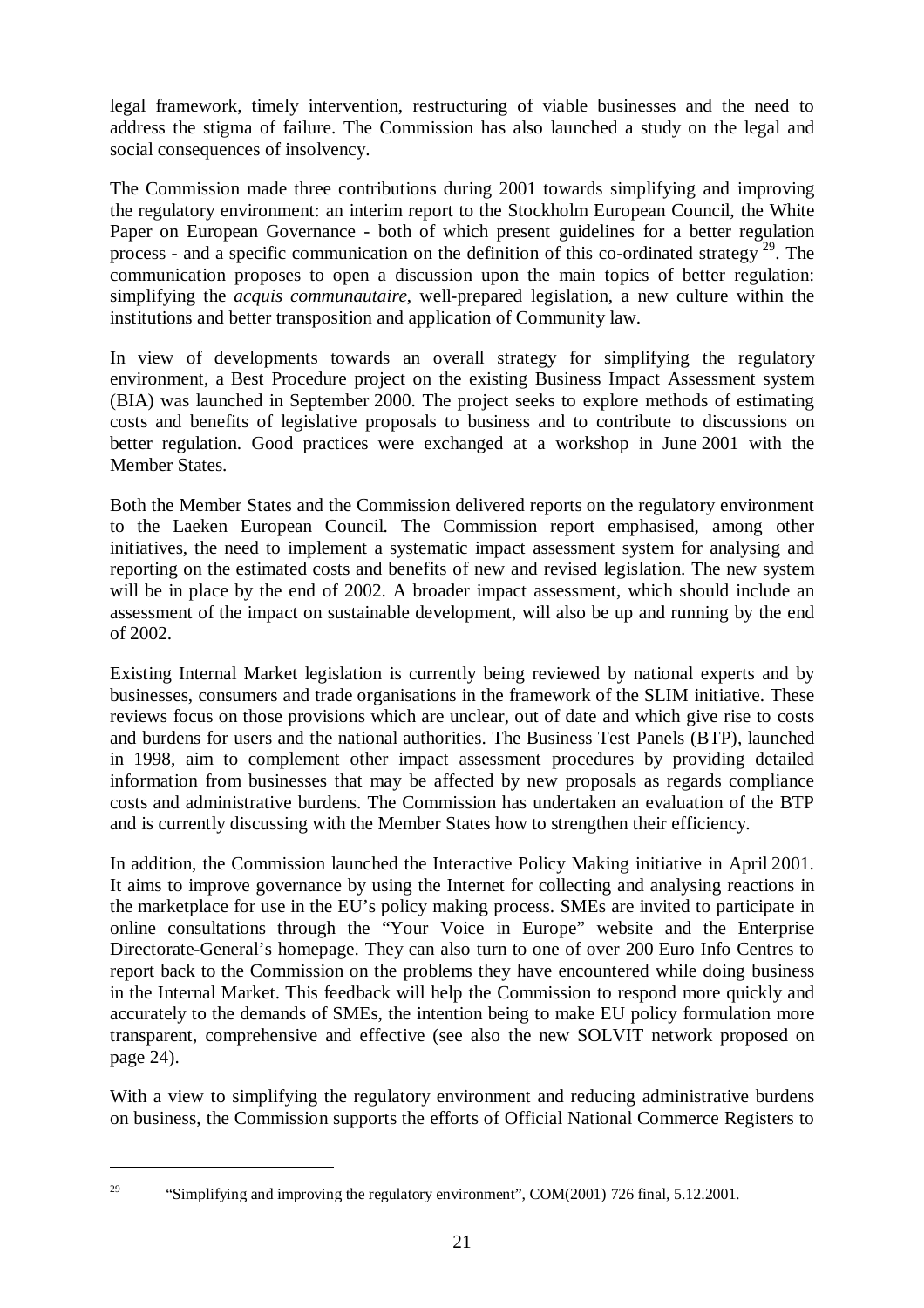improve their services to enterprises and their network for the exchange of good practices between over twenty European official registers.

On 29 November 2000, the Commission adopted a new regulatory framework for horizontal co-operation agreements. This consists of two block exemption regulations - on the application of Article 81(3) of the Treaty to categories of specialisation agreements and to categories of research and development agreements  $30$  - and guidelines on the applicability of Article 81 to horizontal co-operation agreements  $31$ . The adoption of these texts reduces the compliance burden for companies by making the applicability of Article 81 to horizontal agreements more predictable and less burdensome. These advantages are particularly evident in respect of SMEs. The new *de minimis* notice adopted in December 2001 by the Commission<sup>32</sup> clarifies that agreements between SMEs in general fall outside Article 81(1), as they do not affect trade between Member States.

On 12 January 2001, the Commission adopted Regulation (EC) No 70/2001 on the application of Articles 87 and 88 of the EC Treaty to state aid to small and medium-sized enterprises <sup>33</sup>, thereby replacing the Community guidelines on state aid for small and medium-sized enterprises of 1996. The new regulation exempts Member States wishing to grant such aid from the duty to notify their intention in advance to the Commission. The exemption only applies, however, provided that such aid is compatible with all the conditions stipulated in the regulation. The new regulation was adopted with the intention of simplifying administration and should allow Member States to grant such aid to SMEs more quickly. On the same day, the Commission also adopted a regulation <sup>34</sup> clarifying its approach towards *de minimis* aid which can be granted without prior notification. While *de minimis* aid, i.e. aid of up to EUR 100 000 per beneficiary over three years, is not limited to SMEs, aid of such size can be expected to serve the needs of small companies in particular.

## **3.4 Availability of skills**

The Commission has established, in co-operation with the Member States, a group of experts to analyse and monitor the demand for ICT and *e*-business skills, as well as the supply of a skilled workforce in Europe. The ICT Skills Monitoring Group (2001-2002), composed of experts from all Member States, aims to monitor and benchmark national policies to improve the availability of ICT and *e*-business skills.

The Commission's recent Communication on the  $e$ -Economy<sup>35</sup> acknowledges the urgent need to tackle ICT and *e*-business skills shortages and, in this context, to promote the

<sup>&</sup>lt;sup>30</sup> Commission Regulation (EC) No 2658/2000 of 29 November 2000 on the application of Article 81(3) of the Treaty to categories of specialisation agreements (Text with EEA relevance), OJ L 304, 5.12.2000, p. 3-6 and Commission Regulation (EC) No 2659/2000 of 29 November 2000 on the application of Article 81(3) of the Treaty to categories of research and development agreements (Text

with EEA relevance), OJ L 304, 5.12.2000, p. 7-12.<br>
Commission Notice - Guidelines on the applicability of Article 81 to horizontal co-operation agreements, OJ C 3, 6.1.2001, p. 2.<br>Commission Notice on agreements of minor importance which do not appreciably restrict competition

under Article 81(1) of the Treaty establishing the European Community (*de minimis*), OJ C 368,

<sup>22.12.2001,</sup> p. 13-15.<br>33 OJ L 10, 13.1.2001, p. 33.<br>24 Commission Regulation (EC) No 69/2991 on the application of Articles 87 and 88 of the EC Treaty to

*de minimis* aid, OJ L 10, 13.1.2001, p. 30.<br><sup>35</sup> "The impact of the *e*-Economy on European enterprises: economic analysis and policy implications", COM(2001) 711 final, 29.11.2001.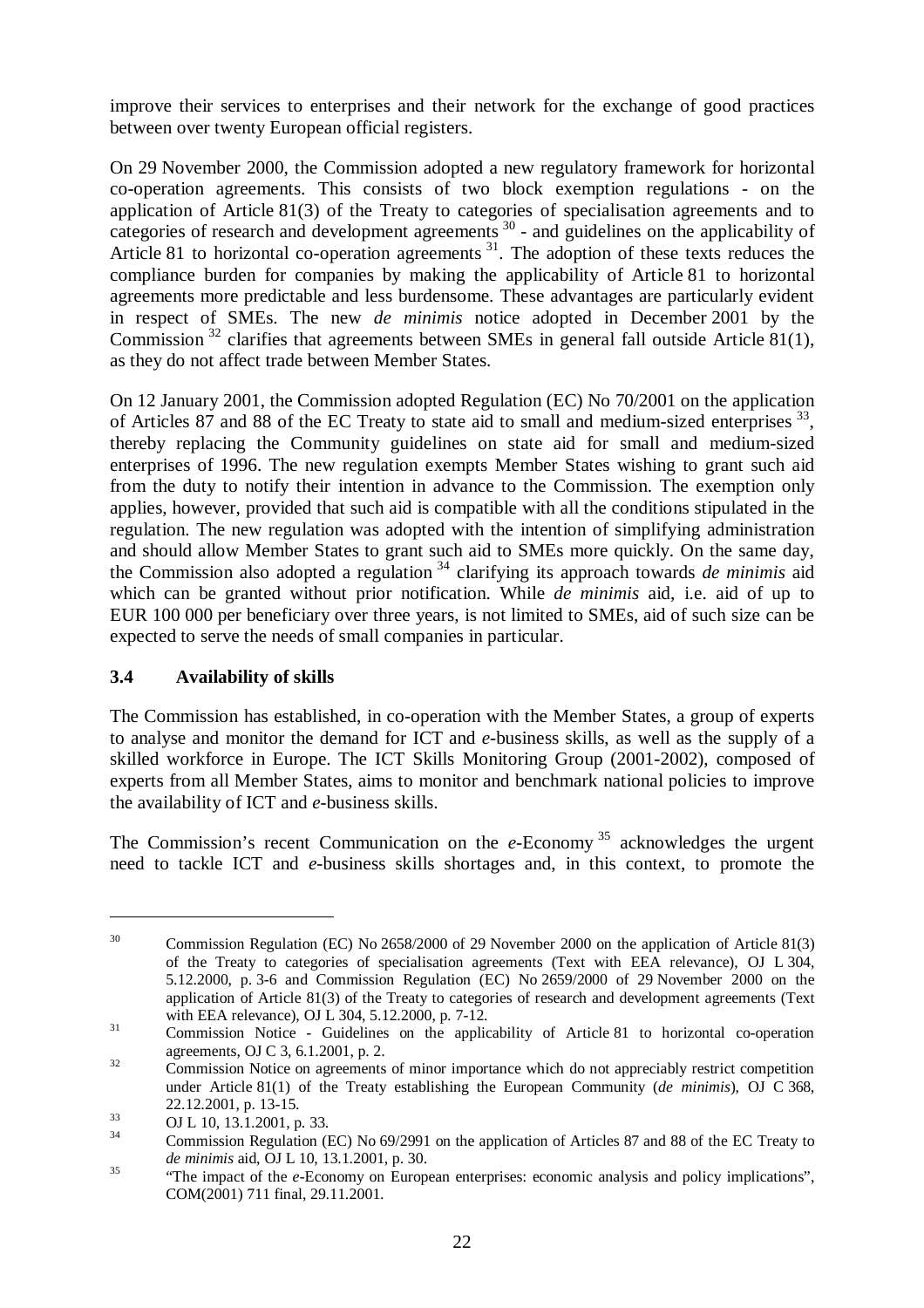development of *e*-learning solutions. E-learning <sup>36</sup> is seen as an important enabler for adult education, with increasing emphasis on the importance of informal and non-formal learning, and is proving to be a popular and cost-effective way of providing the necessary skills and competence for rapidly changing business needs (up to 60% of the training needs of key players in the ICT sector is now provided by *e*-learning).

The Communication on Lifelong Learning  $37$  presents a comprehensive strategy to support the creation of a European area of lifelong learning. The Communication recommends networking and co-operation between SMEs and with training providers, as well as partnerships with other enterprises through learning networks and competence sharing. The Commission, in co-operation with the European social partners, will also launch a survey on learning in SMEs, with particular focus on non-formal and informal learning.

The Leonardo da Vinci programme supports, *inter alia*, transnational projects dealing with the promotion of training for (mainly) SME managers. In addition, the programme offers financial incentives exclusively for SMEs to take part in European exchange programmes of apprentices and people in continuing training.

European Social Fund (ESF) support for lifelong learning is estimated at approximately EUR 12 000 million for 2000-2006. Programmes increasingly embody a wider commitment to develop a framework for lifelong learning in the workplace. This includes efforts to recognise qualifications and skills and to develop multi-media training packages and distance learning methods to support ICT skills in SMEs. The Commission also adopted, in February 2001, a Communication on New European Labour Markets <sup>38</sup>, which was endorsed at the Stockholm European Council. As a follow-up, the Commission created a high-level Task Force on Skills and Mobility, comprising senior industry representatives, labour market experts and teachers, which recommended a series of measures to make the European labour market open and accessible to all by 2005. On the basis of these recommendations, the Commission will adopt an Action Plan for submission to the Barcelona European Council. Proposals will include actions to abolish obstacles to mobility, ensure a better EU-wide recognition of qualifications and improve the functioning of European labour markets, such as the strengthening of the European Employment (EURES) network to support the mobility of workers and to assist SMEs in their search for qualified workers.

In June 2001, the Commission adopted a Communication on "A Mobility Strategy for the European Research Area" <sup>39</sup>, which aims to create a favourable environment for the mobility of researchers that will, *inter alia*, contribute to "enhancing the transfer of knowledge and technology between the different actors of the European research and innovation system, including industry."

## **3.5 Improving online access**

In March 2001, the Commission adopted a Communication on "Helping SMEs to GoDigital (*e*Europe GoDigital)" 40. The GoDigital initiative described in this Communication follows up the *e*Europe Action Plan endorsed by Member States at the Feira European Council. The Plan

<sup>36</sup> See also "The *e*Learning Action Plan - Designing tomorrow's education", at:

http://europa.eu.int/comm/education/elearning/doc\_en.html.<br>
COM(2001) 678 final, 21.11.2001.<br>
COM(2001) 116 final, 28.2.2001.

 $^{39}$  COM(2001) 331 final, 20.6.2001<br>  $^{40}$  COM(2001) 136 final, 13.3.2001.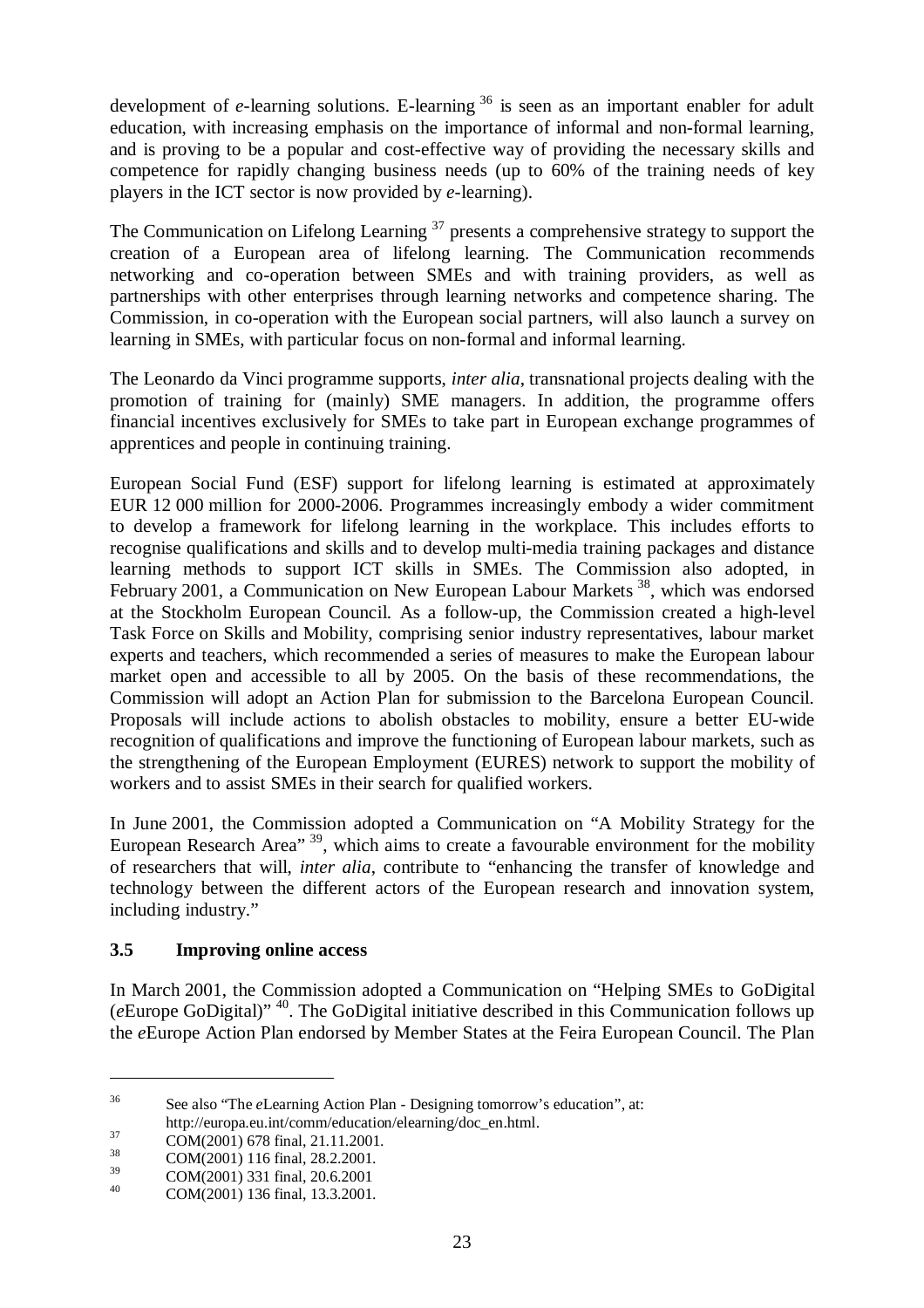identifies SMEs as being critically important for promoting *e*Europe, and defines specific targets and a schedule for implementation. Member States and the Commission are invited, *inter alia*, to encourage SMEs to "GoDigital" through co-ordinated networking activities for the exchange of best practices, *e*-commerce readiness and benchmarking. "Reference centres" (established networks that aim to provide information and advice in different parts of the EU) could help SMEs to introduce *e*-commerce into their business strategies. A grant theme of EUR 0.75 million has been made available for organising GoDigital workshops and seminars, and a Euro Info Centre GoDigital campaign in eighteen countries started in September 2001.

In its Communication on "The impact of the *e*-Economy on European enterprises: economic analysis and policy implications" of November 2001<sup>41</sup>, the Commission further underlined the need for public administrations to be at the leading edge of online service delivery and to provide incentives for SMEs to access such services. The need to strengthen ongoing initiatives at all levels to help SMEs acquire ICT and *e*-business skills is also emphasised.

## **3.6 More out of the Single Market**

The Commission adopted its five-year Strategy for the Internal Market in November 1999, with the aim of identifying areas that require action and keeping these under the sharpest focus. The Strategy emphasises the need for continued structural and economic reform measures and a strong political commitment to tackle priority issues designed to improve the competitiveness of EU businesses. The Commission reviews the Internal Market Strategy annually (last done in April 2001<sup>42</sup> and to be reviewed again in April 2002) to consider past performance and make proposals for improvement. One of the four objectives in the Strategy is to improve the business environment, in which many of the individual target actions have specific provisions to help small businesses (for example, the simplification of public procurement procedures or other sectoral product directives).

In order to improve the Internal Market, the Internal Market Initiative for industrial goods was launched in 2001. This initiative aims to ensure that Internal Market rules adapt to technological change without regulatory hindrance and to reduce the administrative burden on enterprises. The Commission carried out a four-month online consultation of business stakeholders to identify remaining obstacles to the free movement of goods and related services in the EU. The results of the survey and an action plan will be presented in early 2002.

In November 2001, the Commission adopted a Communication which outlined new proposals for an effective problem solving system in the Internal Market called "SOLVIT"<sup>43</sup>. This calls for an integrated approach, with the creation of an EU-wide online database to facilitate the monitoring and resolution of problems related to the misapplication of rules by public authorities. The Commission has also set out in a Recommendation 44, addressed to the Member States, some common principles and deadlines that Member States should follow.

The Commission's package of legislative proposals to simplify and clarify existing public procurement regulations should make them more readable and easier to understand. The promotion of the use of electronic means for procurement, and increased transparency regarding the criteria used to award contracts will benefit small companies so that they can

<sup>41</sup> COM(2001) 711 final, 29.11.2001.<br>
44 COM(2001) 198 final, 11.4.2001.<br>
44 COM(2001) 3901 final, 7.12.2001.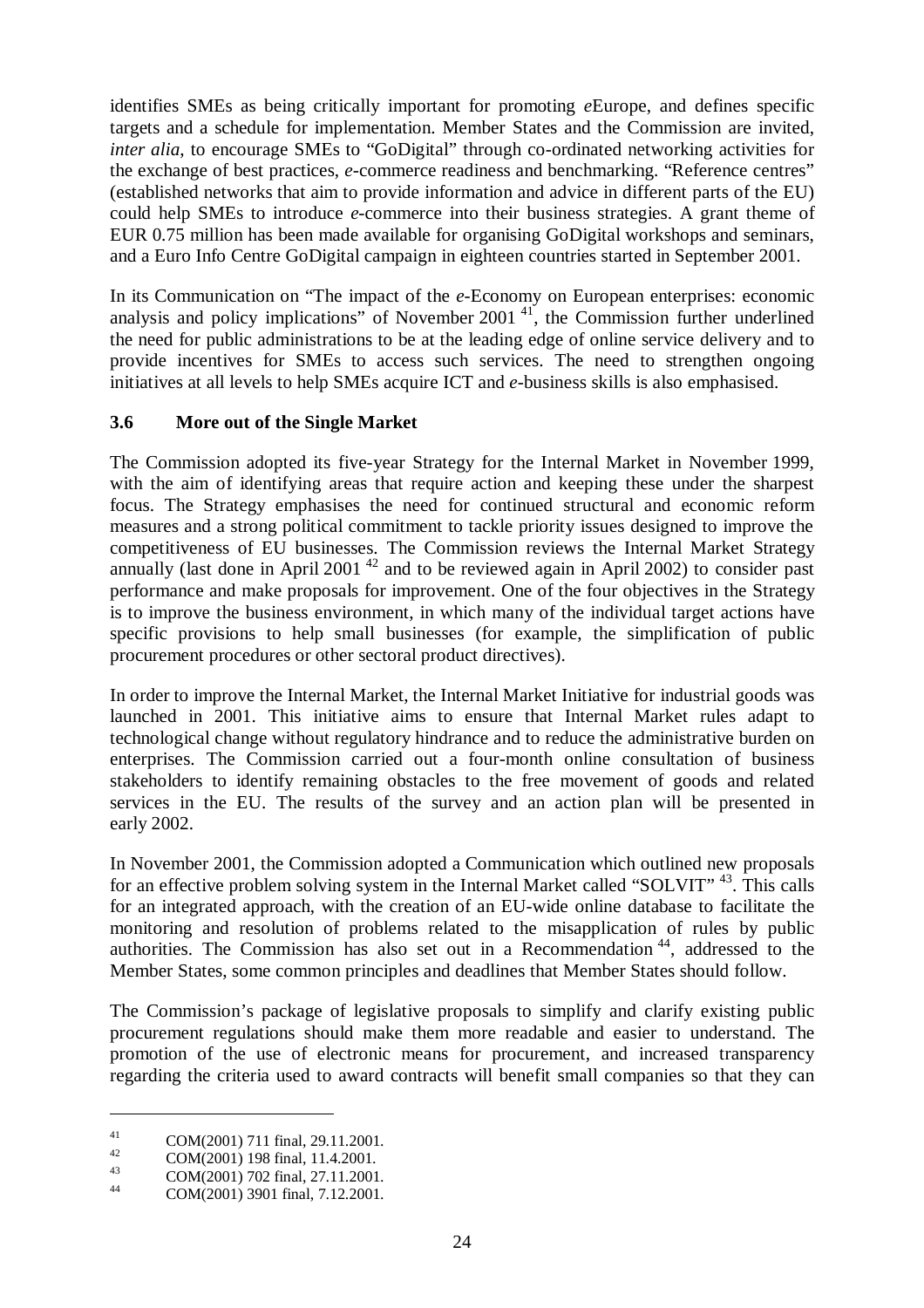concentrate their efforts on the opportunities where they consider they have the best chance of winning the tender.

A major problem for small businesses is that of late payments. The European Parliament and the Council adopted the Directive on Combating Late Payments in Commercial Transactions in June 2000 45. The Directive must be fully implemented by the Member States by 8 August 2002. Meanwhile, an information leaflet has been distributed to the European business community and made available on the Internet.

The electronic commerce directive came into force in Member States on 17 January 2002. What it means in practice is that a business established in one Member State can, in most cases, treat the Community market as its own home market, knowing that compliance with its own national law is sufficient, as opposed to having to consider the laws of fourteen other Member States when providing cross-border services in the Community. This represents an enormous saving in terms of both costs and resources for SMEs.

The EU legal framework on the processing of personal data and privacy also offers the advantage of the home country control principle. SMEs complying with the national data protection law of the Member State where they are established can collect and process personal data for the provision of their services, products or internal organisation throughout the Internal Market. A clear and effective privacy policy is essential to gain consumers' trust and confidence.

The IDA (Interchange of Data between Administrations) work programmes for 2001 and 2002 put an emphasis on actions that provide *direct* benefits to enterprises at European level, starting with a survey of the requirements of enterprises for pan-European services with public administrations. IDA has also initiated a horizontal action to facilitate the creation of interoperable portal websites providing public access to administrative and public service information in the Member States. The main initiative foreseen is the establishment of a common portal for the EU administration.

# **3.7 Taxation and financial matters**

A Best Procedure project on transfer of business, launched in December 2000, aims to monitor the implementation of the 1994 Commission Recommendation on the transfer of small and medium-sized enterprises <sup>46</sup>. This Recommendation invited the Member States to improve their legal and fiscal environment for business transfers, to raise awareness and to provide support for business transfers. The Commission has set up an expert group to help collect information on measures taken and to assess their effectiveness. The final report is expected for June 2002.

The Commission is also carrying out a study on the legal and administrative environment for employee stock options. These could play an important role in the promotion of entrepreneurship, since they help to attract, retain and motivate key personnel and also save liquidity. However, complex and unclear legal and administrative provisions in many Member States (in particular regarding taxation) seem to hinder their use. In addition, the Commission has issued a study on "Corporation tax and innovation: issues at stake and

<sup>&</sup>lt;sup>45</sup> Directive 2000/35/EC of 29.6.2000, OJ L 200, 8.8.2000.<br><sup>46</sup> OJ L 385, 31.12.1994, p. 14 and the accompanying Communication containing the motivations of the Recommendation, OJ C 400, 31.12.1994, p. 1.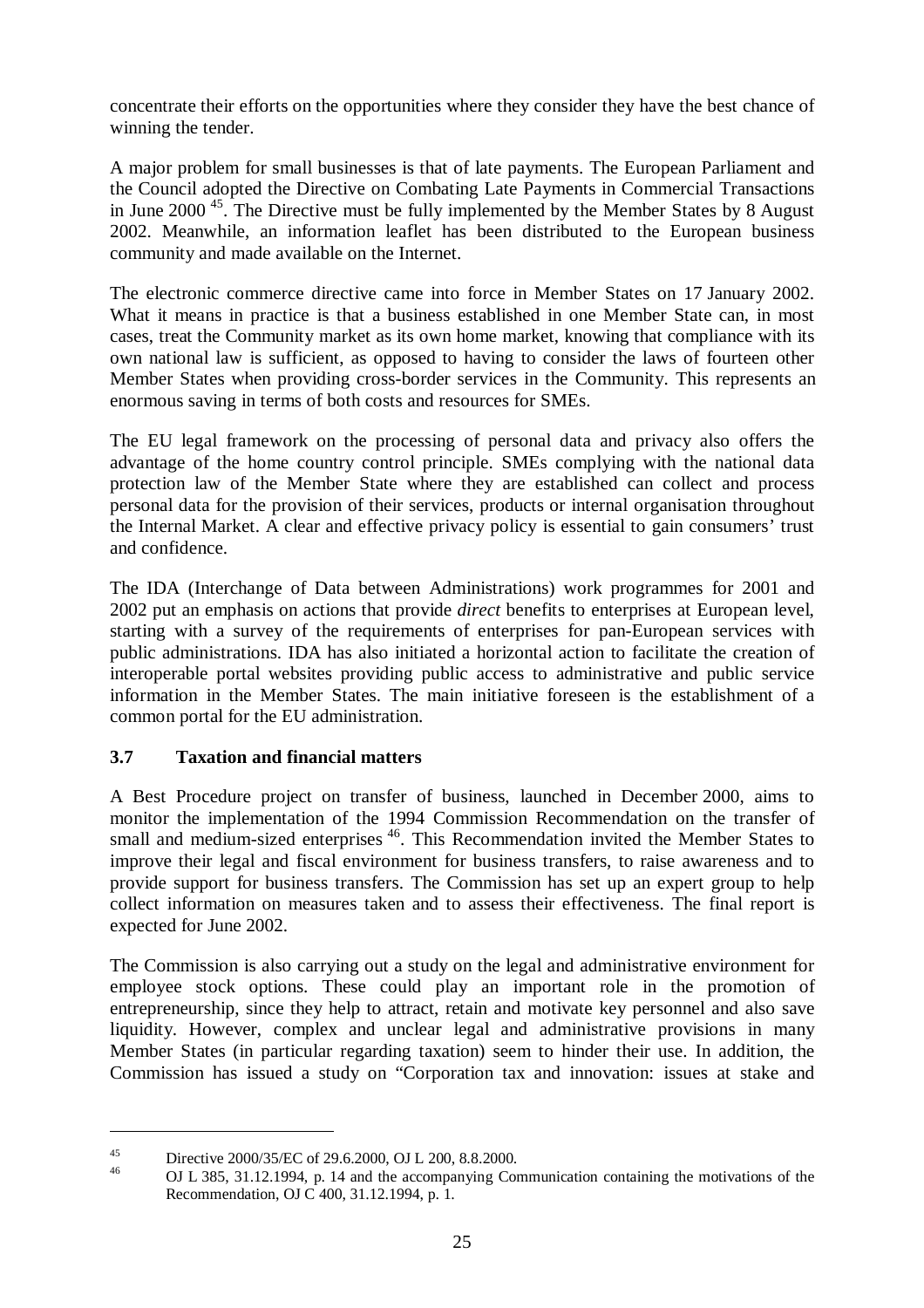review of European Union experience in the 1990s", which analyses the strengths and weaknesses of various policy approaches.

The Financial Services Action Plan contains measures aimed at helping to raise finance on competitive terms on an EU-wide basis for SMEs, and at removing any unnecessary administrative or legal barriers to the raising of capital on a cross-border basis. This is the intention behind the proposed Directive on a Single Prospectus, which aims to ensure that a prospectus or offer document approved in one Member State will be accepted in all Member States. In addition, financial reporting will be enhanced by removing national variances in accounting standards through the introduction of International Accounting Standards across the EU.

In October 2001, the Commission issued its mid-term evaluation of progress under the Risk Capital Action Plan (RCAP). Adopted by the Cardiff European Council, the RCAP sets out a series of actions to break down the barriers to the establishment of a well-functioning risk capital market in the EU. The evaluation emphasises the positive development of venture capital in Europe in recent years and the growth of finance for seed capital and start-up ventures. It also points out that the European venture capital industry has become more sophisticated and better organised. However, the depth of markets continues to vary significantly between Member States. Particular attention needs to be given to ways and means of stimulating the emergence of potential new growth companies, including improving the links between the world of scientific research and that of business.

In September 2001, the Commission published a report on progress under the CREA Seed Capital Action. The Action supported recently created seed capital funds with at least EUR 4 million investment capital, as a way of overcoming the early-stage financing gap. Twelve active funds have invested EUR 102 million in 114 new companies, creating 1 637 new jobs. The majority of these funds invest locally or regionally in information technology, communications, electronics and life sciences.

The Fourth Round Table of Banks and SMEs, which concluded in December 2001, concentrated on the candidate countries and covered a wide range of access to finance issues. The final report matches best practices with problems identified, and makes a series of suggestions for action and recommendations to the EU. The Commission was requested by the Industry Council of December 2001 to facilitate contacts between banks/financial institutions and SMEs, to produce a code of good practice in this area and to identify good practices in the simplification of procedures.

In October 2001, the Commission launched, together with the Member States, a Best Procedure project on establishing good practices in business angel activities.

Within the Fifth Framework Programme for RTD, a number of projects to facilitate access to private innovation finance have been launched under the "gate2growth" initiative. These include the following Europe-wide networks: the I-TecNet venture capital forum - a network of professional venture capital operators active in early-stage, innovative technology investing; the incubator forum - a network of managers of technology incubators, business accelerators and seed funds; and a network of academic experts on entrepreneurship, training and private innovation finance.

Based on the Council decision of 20 December 2000 on the Multiannual Programme for Enterprise and Entrepreneurship (2001-2005), the Commission and the European Investment Fund have agreed on the implementation of the programme's financial instruments: the ETF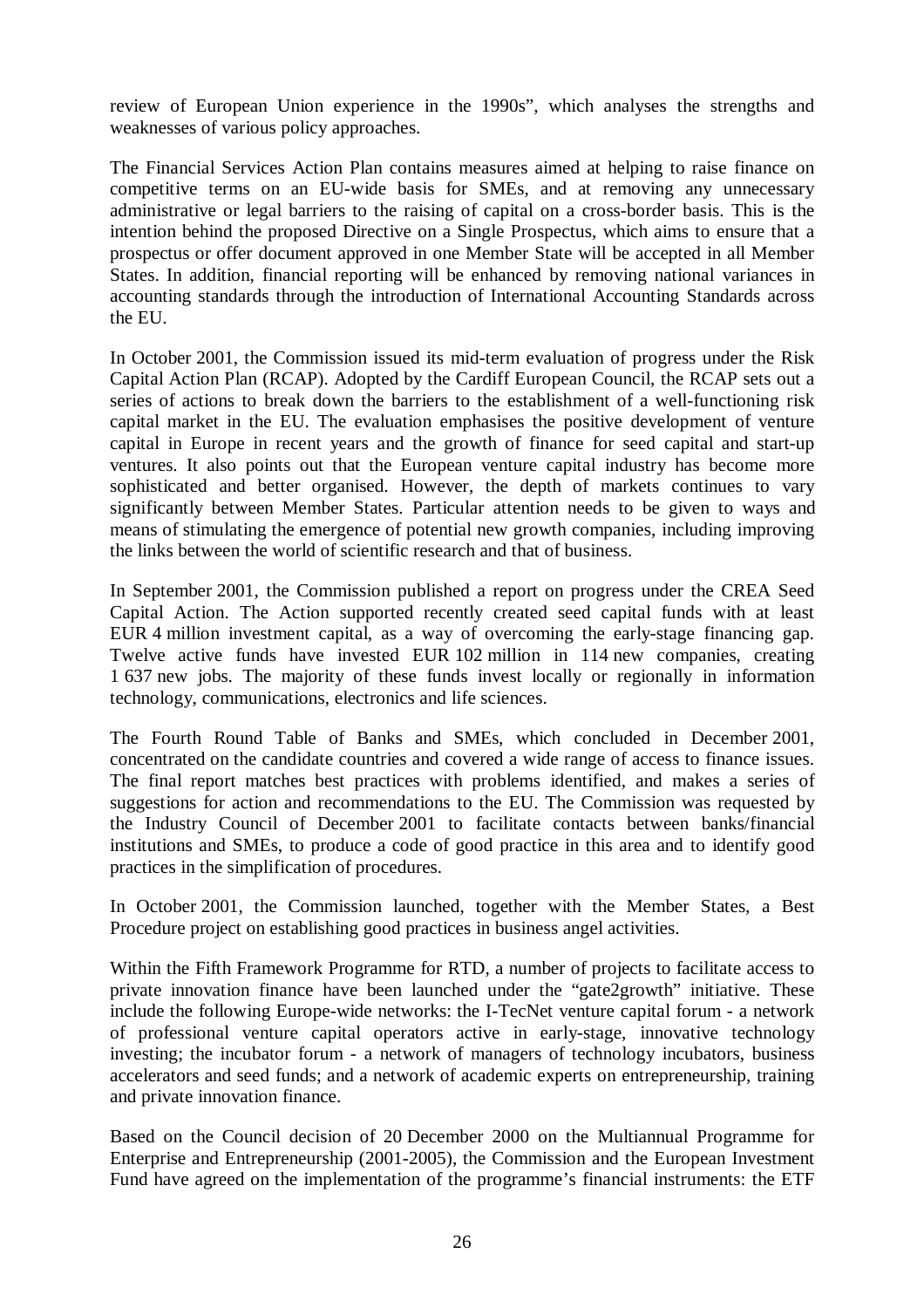Start-up Scheme, the SME Guarantee Facility and the Seed Capital Action. These instruments are delivered via financial intermediaries.

The objective of the ETF Start-up Scheme is to increase the availability of risk capital to innovative SMEs during the start-up and early-stage phases. The EIF invests on equal terms with other equity investors in specialised venture capital funds. The funds considered under this facility are smaller or newly established ones, in particular those operating at a regional level, those focusing on specific industries or technologies and those which finance the exploitation of R&D results.

The SME Guarantee Facility aims to stimulate job creation by supporting SMEs' investment activities, through increased availability of loan finance. This is achieved by increasing the capacity of guarantee schemes and relates to both new and existing portfolios. The Guarantee Facility provides four different "windows", for (traditional) loan finance, microloans, loans for ICT investments and equity investments.

The Seed Capital Action aims to stimulate the supply of capital for the creation of innovative new businesses with growth and job creation potential, including those in the traditional economy, through support for seed funds, incubators or similar organisations. This support is aimed at the long-term recruitment of additional investment managers to reinforce the capacity of the venture capital industry to cater for investments in seed capital.

In addition, through the Growth and Environment Scheme, the EIF offers a guarantee to financial institutions that grant loans to SMEs for environmentally friendly investments. This guarantee is free of charge for the financial institution and for the company through sponsorship of the Scheme by the EU. The Scheme supports thirty-eight financial intermediaries and more than 4 000 enterprises. The Memorandum of Agreement signed on 7 June 2001 between the European Commission and the EIB provides a framework for closer co-operation in boosting research and technological innovation in Europe by offering complementary, though independent, forms of financial support. The main objective of this co-operation is to increase the impact of grants given by the European Commission and loans or risk capital provided by the EIB for research projects and infrastructure and innovative enterprises. This will be achieved by better development of synergies between the Community Research Framework Programme and the EIB's Innovation 2000 Initiative.

## **3.8 Strengthen the technological capacity of small enterprises**

SMEs are an important target group of the Sixth Framework Programme for RTD, with 15 % of the budget for the seven thematic priority areas reserved for SMEs. This amounts to around EUR 1 700 million, making the Framework Programme one of the largest support instruments in the world for SMEs in the field of research and innovation. Furthermore, for less researchintensive (or traditional) SMEs, specific research actions are foreseen: EUR 450 million has been earmarked for the Collective Research and Co-operative Research (CRAFT) programme. In order to provide information and assistance on the Sixth Framework Programme to SMEs, a dedicated network of National Contact Points (NCPs) will be established.

The Regional Innovation Measures aim to encourage regions to act in an international context by facilitating the exchange of experience between those regions that are involved in innovation actions. The new generation of innovative actions for 2000-2006, financed under the Structural Funds, are particularly relevant for small enterprises. Three themes have been chosen for this period: a regional economy founded on knowledge and technological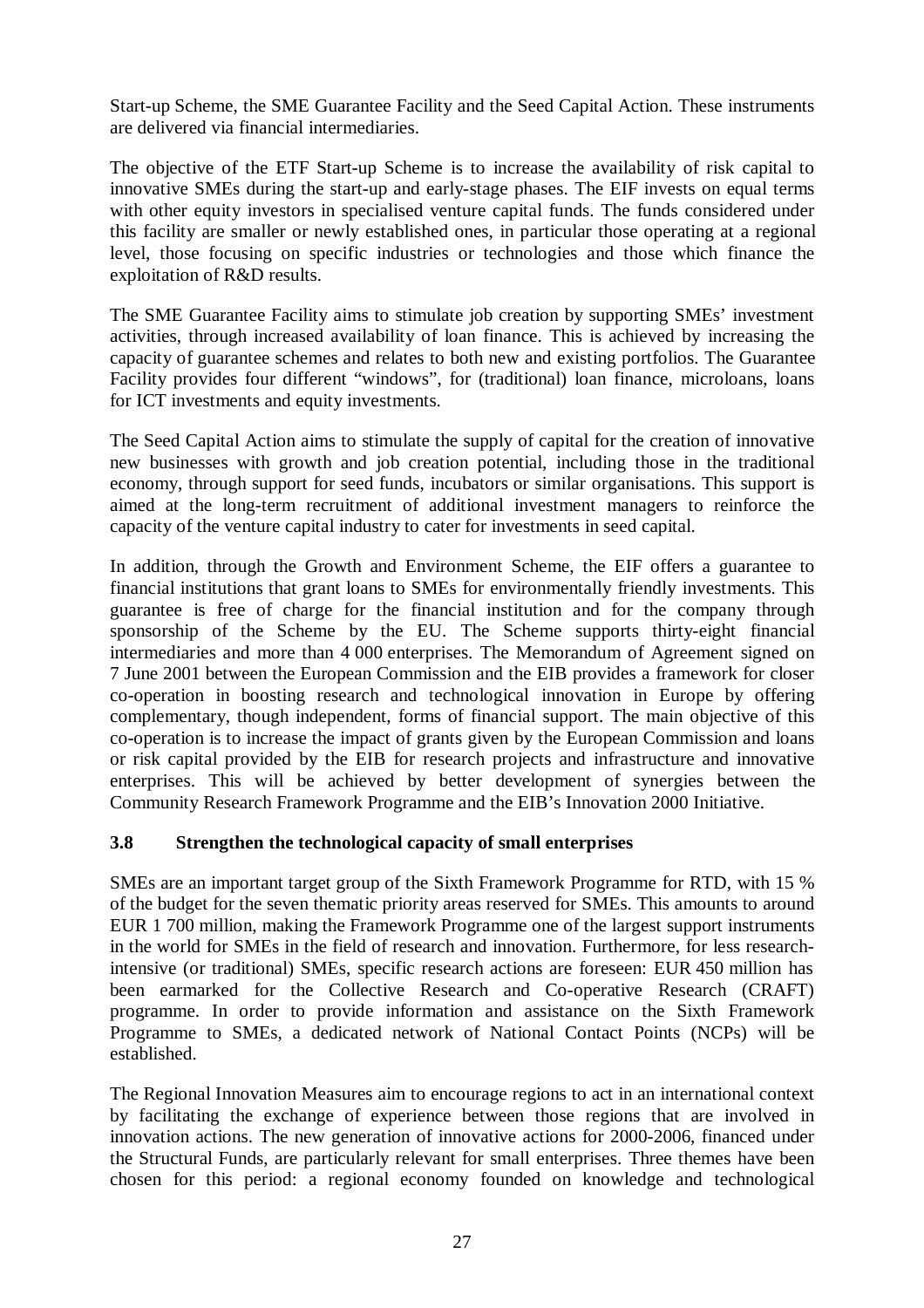innovation (to assist the least developed regions in developing competitive tools and implementing partnerships between the public sector, enterprises, research organisations and universities); *eEurope-regio:* the Information Society and regional development (to assist projects in the digital technology service sector in order to lessen the handicaps of, for example, peripheral regions); and regional identity and sustainable development (to encourage regions to build on their cultural assets or specific competencies to improve the professional environment in the regions). A total budget of EUR 400 million is available for these programmes.

Under the Fifth Framework Programme for RTD, the Pilot Action of Excellence for Innovative Start-ups (PAXIS) offers a network for economic areas that provide exemplary conditions for start-ups and spin-offs. PAXIS regions are expected to become European "showcases" of regional excellence in fostering innovation. A call for proposals launched in May 2001, on "Mechanisms to facilitate the setting-up and development of innovative firms", will provide funding for up to twenty-two European economic areas fulfilling excellence criteria for the creation of innovative firms, clustered into five thematic networks. It also provides for cross-border projects on instruments and approaches to create innovative firms, and for various accompanying measures.

"CORDIS", the Community Research and Development Information Service, is hosting a new service to help SMEs participate in and benefit from European research funding. It will be of particular value to innovative SMEs that apply for research funding through the SME Specific Measures of the Fifth Framework Programme for RTD, and for those who are interested in applying. SMEs - especially those wishing to innovate and internationalise - will benefit from the SME TechWeb service. Further CORDIS services for SMEs include the Training and Dissemination Schemes. These focus on raising public awareness of innovation processes and initiating dialogue between technologists, economic actors and their communities. The modified proposal for the Sixth Framework Programme for  $RTD$ <sup>47</sup> includes a section on "Human Resources and Mobility", the objective of which is to promote mobility for "training purposes, the development of expertise or the transfer of knowledge, in particular between different sectors (e.g. academia and industry)".

To help improve the ability of public research organisations, notably universities, to cooperate with industry and to facilitate the transfer of knowledge and technologies, the "gate2growth" initiative (see also point 3.7) supports the "Proton Europe" network. This is a network of industrial liaison offices (ILOs) in public research organisations that facilitates interaction and exchange of good practices between ILO and IPR (intellectual property rights) managers. A study is also being carried out, and an expert group set up, to identify and promote good practices regarding IPR rules applied in publicly funded research, with the aim of facilitating transnational research co-operation and technology transfer, particularly between universities and enterprises, including SMEs. This may also contribute to a favourable environment for creating spin-offs from public research organisations.

Enhancing co-operation between enterprises and research institutions is one of the themes covered by the "Trend Chart on Innovation in Europe". At a workshop on "Favouring Industry-Science Relationships through Human Capital Mobility" in October 2001, policy makers from twelve Member States exchanged good practices.

<sup>47</sup> COM(2001) 709 final, 22.11.2001.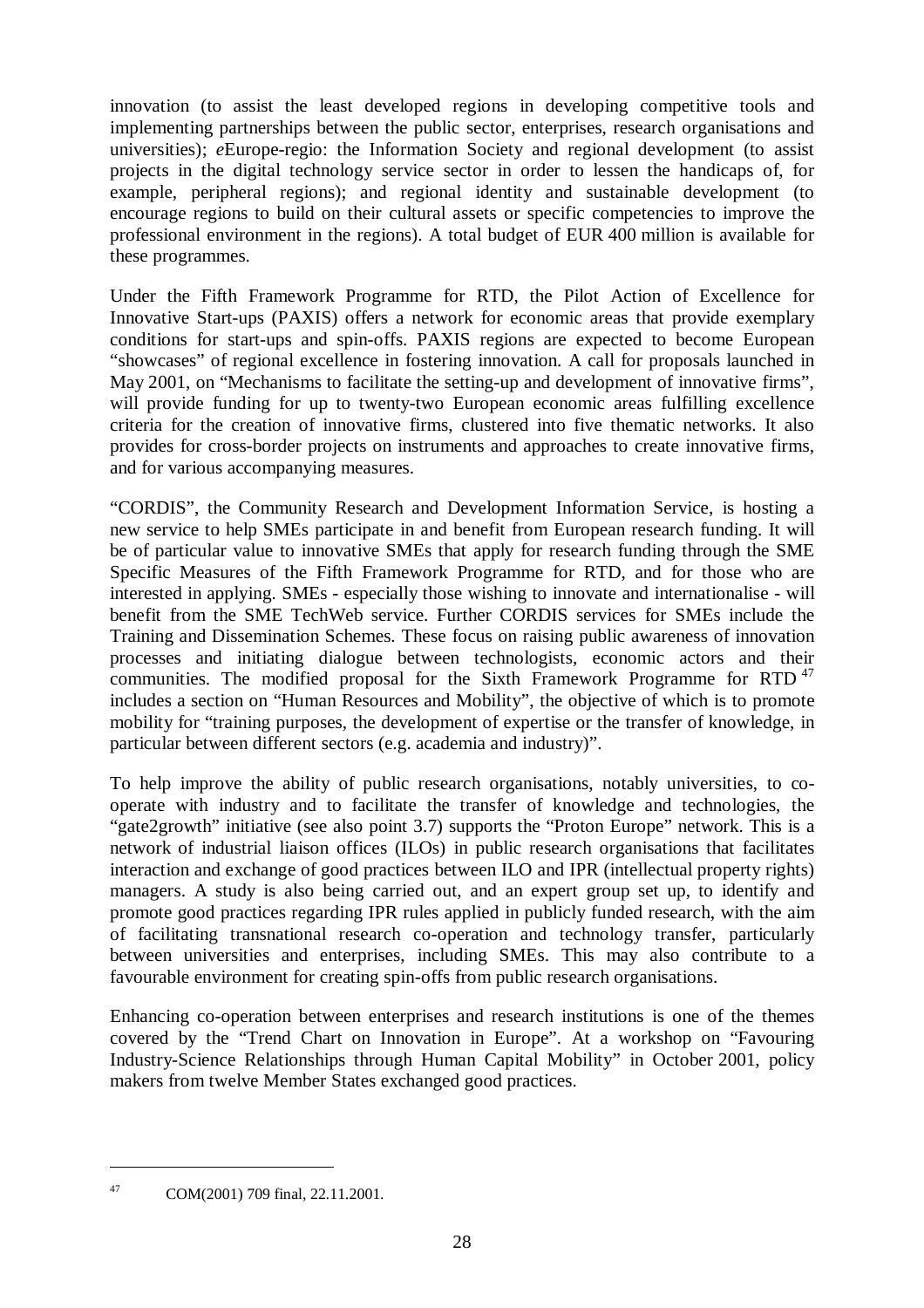In the Education and Training action area of the IST Programme, there is a cluster of projects that pilot and develop best practice for advanced on-the-job training solutions in SMEs. The objective is to foster the adoption of technology-based solutions and services that enable a complete life cycle of on-the-job training in SMEs, including the development of sustainable business models.

## **3.9 Successful e-business models and top-class small business support**

As underlined by the Go Digital Communication (see point 3.5), benchmarking is a major tool to promote further the use of ICT and the Internet by SMEs. In this context, the Commission launched a Best Procedure project which aims to analyse and benchmark national and regional policies and instruments for the promotion of *e*-business for SMEs. An "E-Business Policy Group" (EBPG), including experts from all Member States and Norway, will issue policy guidelines as well as establishing targets and indicators.

The "Trend Chart on Innovation in Europe" (see also point 3.8) pursues the collection, regular updating and analysis of information on innovation policies at national and Community level, focusing on innovation finance, the establishment and development of innovative businesses, the protection of intellectual property rights and the transfer of technology between research and industry. It also provides a European forum for benchmarking and the exchange of good practices.

The conclusions of the Best Procedure project on business support services set out fifteen guidelines for best practice 48. These included a reaffirmation of the fundamental importance of client-orientation in support service provision, emphasis on the need for more coherent services based on a professional approach that aims to help enterprises build their own management capacity, reference to the need to develop support organisations' scope for providing services tailored to the individual needs of clients and the basic requirement to create an evaluation culture that feeds back into the design and operation of support services.

In October 2001, the Commission launched the Support Measures and Initiatives for Enterprises (SMIE) databases. The SMIE project includes a support measures database of more than 2 000 business support measures and initiatives across Europe (EU, EEA, six candidate countries and Switzerland) and a database collecting good practices in business support initiatives. The aim is to provide a systematic overview of business support measures in order to facilitate comparative analysis and evaluation, and to increase transparency and visibility.

## **3.10 Develop stronger, more effective representation of small enterprises' interests at Union and national level**

A high-level consultative body advising the European Commission on enterprise policy - the Enterprise Policy Group (EPG) - was created in November 2000<sup> $49$ </sup>. The EPG is divided into two sections: a group including Directors-General responsible for Industry and for SMEs in the Member States; and a Professional Chamber, which gathers a representative sample of Europe's enterprise community active in industry, services and trade unions, or in promoting growth in innovation. The chamber includes SME entrepreneurs, and those with experience of working in and with SMEs, among its thirty-five senior members. The Chamber advises the

<sup>&</sup>lt;sup>48</sup> "Creating Top-class Business Support Services", SEC(2001) 1937, 28.11.2001.

<sup>49</sup> Commission Decision of 8 November 2000 setting up an Enterprise Policy Group, OJ L 285, 10.11.2000.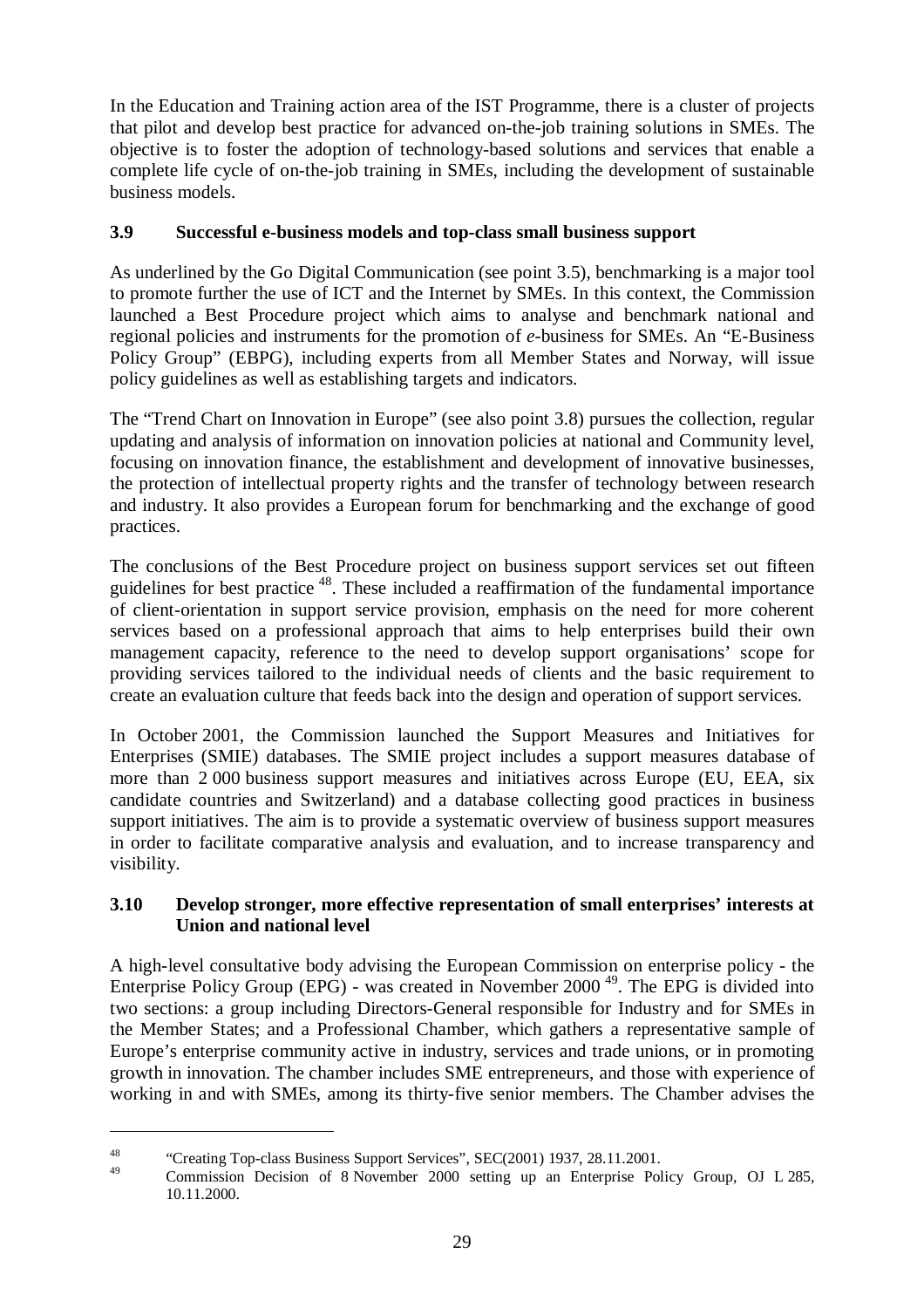Commission on the choice of enterprise policy priorities, helps disseminate information about Commission or Member State activities and provides useful feedback on the impact of, and possible improvements to, Community programmes. In addition, the Commission holds regular meetings with European business organisations, with particular emphasis on those representing SMEs. The Enterprise Directorate-General has also recently created an SME Envoy, a high-level official who is charged with maintaining the dialogue with SMEs.

The formalised consultation structures are complementary to already ongoing, and ad hoc, bilateral discussions with European and national SME organisations. For example, in June 2001, there was a special seminar to inform SMEs about the review of European chemical legislation. Increased use of the Internet and the possible development of the Business Test Panel structure will ensure improved transparency from the policy maker and more feedback from business.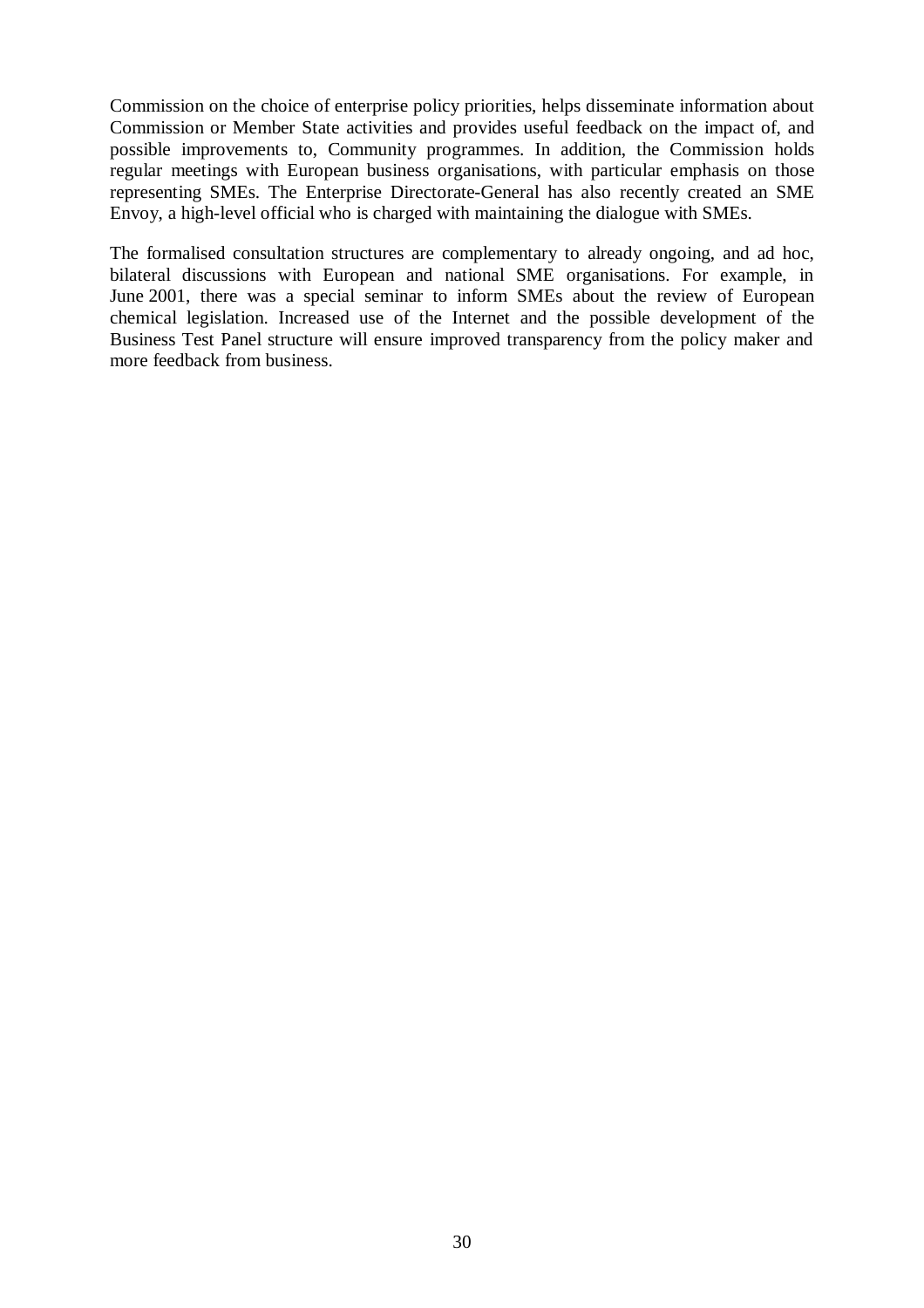## **4. CONCLUSIONS**

#### *General*

Progress has undoubtedly been made since the Feira European Council, although the perceived nature of the changes, and the fact that many of them are recent, makes it difficult to evaluate their overall impact. Nevertheless, the diversity of measures is itself a source of strength, showing how much scope there is for further, more systematic actions. Given the recent deterioration of the economic situation in Europe, it is more important than ever to restore small businesses' confidence and support their entrepreneurial dynamism.

Achievements vary from one country to the next and there is clearly scope for further development. Performances also vary according to the area considered. Most Member States have turned their attention, for example, to the need to facilitate business start-up and to improve small enterprises' access to *e*-commerce. This may, in part, be because it is a relatively visible issue that lends itself to short-term improvement. Promotion of entrepreneurial spirit, on the other hand, is a tougher assignment and is likely to take longer. Against that, progress will be correspondingly valuable. There also remains plenty of scope for more systematic representation of small business.

#### *Education and training for entrepreneurship*

Fostering entrepreneurial spirit requires a broad range of medium-term measures and a much wider commitment to support for learning and entrepreneurship.

- The entrepreneurial spirit remains weak across Europe, despite the fact that all Member States are engaged in efforts to promote entrepreneurship within the education system and among other groups of potential entrepreneurs. Training needs to be further encouraged among entrepreneurs and their employees.
- Another area of interest is business incubators. The potential for greater use of these instruments in the EU is significant and their results have been impressive. Efforts in this field look likely to be rewarding.

#### *Cheaper and faster start-up*

In a number of countries, the combination of time, costs and capital requirements constitutes a significant obstacle to entrepreneurship, and further efforts are required to simplify existing requirements; for instance, replacing the validation of documents by self-certification. Further progress could also be achieved through the more widespread implementation of the Commission Recommendation on Improving and Simplifying the Business Environment for Business Start-ups.

- In order to deliver benchmark performance in terms of times and costs, the total number of procedures for starting a business could be an important target for simplification.
- There remains considerable scope for exploiting information technology, particularly in terms of online registration. This should be accompanied by reform of procedures.
- Member States with high minimum capital requirements should re-examine the need for this barrier.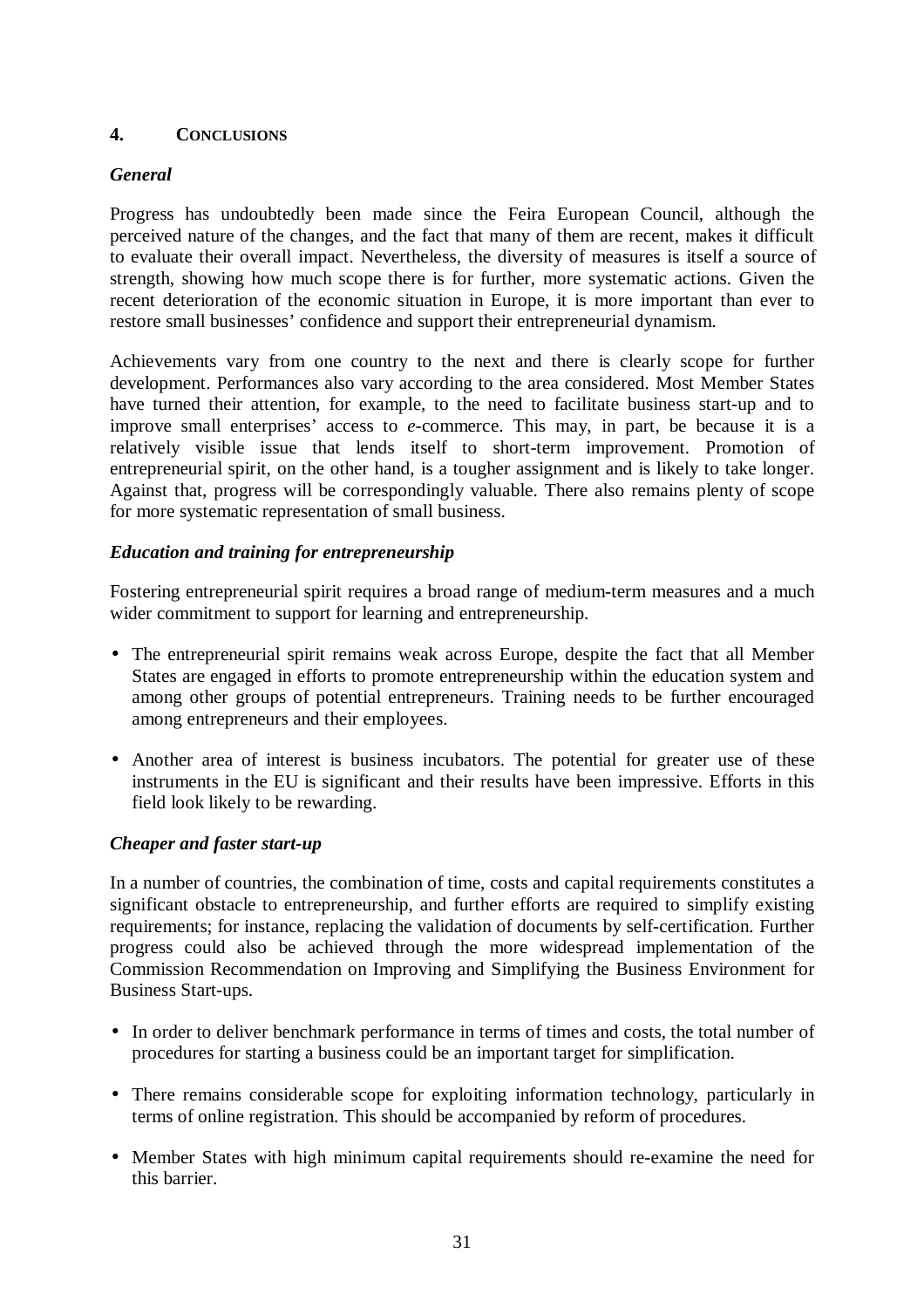#### *Better legislation and regulation*

Businesses themselves identify this as one of the areas where reform is most urgent. Therefore, governments' efforts to lessen the regulatory burdens on business, and to improve the quality of new legislation, are particularly welcome.

- Further attention should be given to repealing or retiring redundant regulations and to the review of old legislation. The introduction of burdensome legislation can be avoided through tighter monitoring of regulatory programmes, greater co-operation between government departments and well-structured consultation on proposed legislation.
- More use should be made of systematic impact assessments as a working tool for administrations when new legislation is drafted and decided upon. Early involvement of stakeholders and interested parties, and greater use of economic analysis, should be encouraged to support the analysis of estimated costs and benefits to business.
- Bankruptcy laws should be examined with a view to finding solutions for insolvent but viable business and to lessening the penalties and stigma attached to "honest" failure.

#### *Availability of skills*

Despite some notable exceptions, Europe is failing adequately to address its skills gap. Ensuring sufficient skills for the current and future needs of the European economy requires action over the long term.

- There is a need to focus more on certain key skills in the education system, to develop stronger governmental support for the industry-science base and to encourage business investment in R&D.
- Beyond the education system, lifelong learning, particularly in ICT-related skills, needs to be encouraged in order to overcome the skills deficit.
- Greater mobility of labour within and between Member States should be encouraged to enable some of the skills bottlenecks to be surmounted and to improve access by SMEs to a wider pool of qualified labour.

#### *Improving online access*

National administrations are increasingly committed to making all relevant documents and forms available online, as well as to providing guidance and information via the Internet.

- Those countries that are creating the conditions for enterprises to register online or submit tax and social security forms electronically could constitute an example for others.
- Progress in this area needs to be sustained and further refined to meet businesses' needs.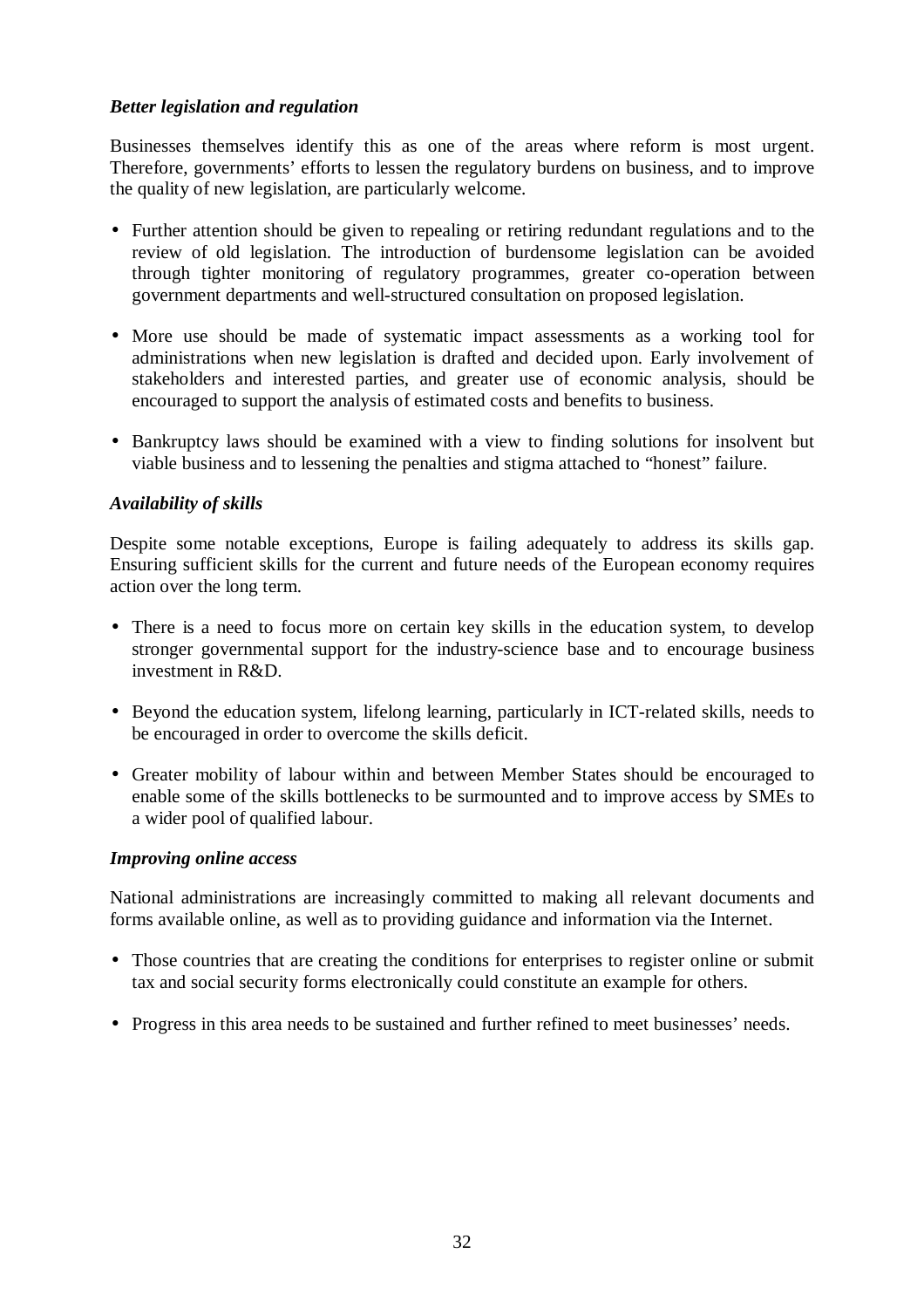## *More out of the Single Market*

The Internal Market has already been of immense benefit to business, but it is clear that these benefits will increase with its full completion. SMEs can particularly benefit from increased openness in public procurement.

- Member States are reminded of the need to meet the transposition targets set by the Stockholm European Council.
- The Commission will continue its efforts to improve the business environment, particularly for small businesses, through the target actions in the Internal Market Strategy.

## *Taxation and financial matters*

Access to finance is fundamental to translate business ideas into reality. Despite important progress in this area, businesses still see lack of financial support as their greatest constraint.

- While there has been a very rapid increase of venture capital in some countries, mainly for high-growth and technology businesses, in others venture capital is still in its infancy and needs to be further developed. Early-stage financing (seed and start-up capital) still constitutes a very limited share of venture capital available. There is also a need to exploit further the financing potential of business angels, now active in almost all Member States.
- Measures to provide access to finance to small businesses in more "traditional" sectors through loan and mutual guarantee schemes should not be neglected.
- The increasing use by the Member States of tax incentives and exemptions aimed at enabling small enterprises to reinvest is welcome. The promotion of stock options can also benefit small enterprises, as a way of attracting and rewarding staff.

## *Strengthen the technological capacity of small enterprises*

All governments are committed to promoting technology transfer to small enterprises, and increasing attention is being given to co-operation between enterprises and research institutes. However, less has been reported about inter-firm co-operation, clusters and networks, which raises the question of whether or not enough progress is being made in these areas.

• Improvement in this area requires a long-term commitment to promoting and facilitating technological change in SMEs, inter-enterprise co-operation and clustering.

#### *Successful e-business models and top-class small business support*

E-commerce is clearly a key priority in all countries, and the results of ongoing efforts are encouraging. However, performances differ greatly between one country and another. There is plenty of scope for raising the profile, and use, of *e*-commerce among small business.

The extent and depth of the progress in the area of support services remains difficult to assess. Beyond infrastructural progress, such as the restructuring of services, the creation of one-stopshops, regional co-ordination of service provision, the increase in web portals, etc., there is a growing commitment to offering more coherent client-oriented and user-friendly services.

• Strengthening of the legal framework for *e*-commerce and infrastructural improvements need to be combined with awareness raising measures and training in ICT skills.